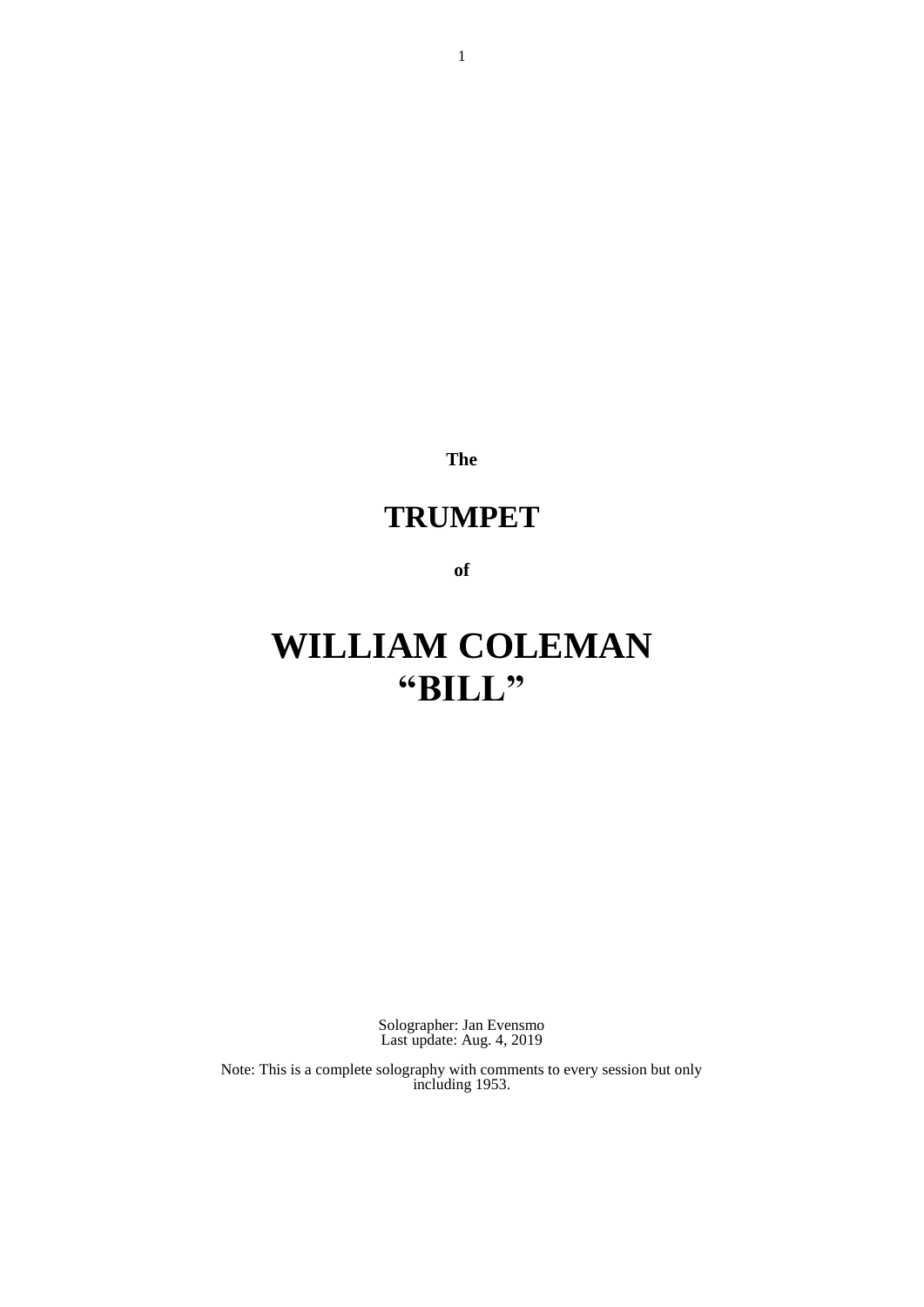Born: Paris, Kentucky, Aug. 4, 1904 Died: Toulouse, France, Aug. 24, 1981

#### *Introduction:*

Bill Coleman became one of my favourite trumpeters upon listening to his late thirties Paris recording sessions, when I just was a teenager. The solography below is basically the one printed as Vol.  $\frac{9}{9}$  (1978) in my Jazz Solography Series with additional material appearing after publication, and extended through the nineteen forties. There are a few missing items, please help!

#### *Early history:*

Moved with family to Cincinnati in 1909. Early efforts on clarinet and 'C melody sax, then specialised on tmmpet. Worked for Western Union as a messenger boy, took trumpet lessons from Wingie Carpenter. Debut in amateur band led by J. C. Higginbotham, also played in a roadhouse quintet with Edgar Hayes. First professional work with Clarence Paige, also worked with Wesley Helvey in Cincinnati, then joined band led by Lloyd and Cecil Scott, moved with them to New York in December 1927.Worked in Lloyd W. Scott's Band until joining Luis Russell in 1929, then rejoined his colleagues in Cecil Scott's Bright Boys (late 1929 to spring 1930). Worked with Charlie Johnson (1930), then spells with Bobby Neal and Johnny Monnegue before rejoining Luis Russell twice (1931-2). Toured with Ralph Cooper's Kongo Knights, then went to Europe with Lucky Millinder (June until October 1933), joined Benny Carter in New York (late 1933). With Teddy Hill (late 1934 to spring 1935) – during this period recorded with Fats Waller. Returned home to play briefly with Clarence Paige again (July and August 1935), then sailed to Europe to work in Freddy Taylor's Band (September 1935). Left Paris for residency in Bombay, India, with Leon Abbey's orchestra (November 1936 to April 1937) Retumed to Paris, joined Willie Lewis from June 1937 until December 1938, then co-led 'Harlem Rhythmakers/Swing Stars' in Cairo and Alexandria. Left Egypt to return to USA in March 1940, joined Benny Carter's Orchestra in May 1940. Worked with Fats Waller before joining Teddy Wilson sextet from July 1940 until May 1941. With Andy Kirk's Band from September 1941until February 1942, did radio work with Roger Kay's Band and toured with Noble Sissle. Led own trio at Café Society, New York (late 1942 to early 1943), then spent10 months in pianist Ellis Larkins trio (including Carnegie Hall Concert on 10th April1943). With Mary Lou Williams' Trio (1944), then on West Coast with John Kirby Sextet (early 1945), returned to New York, then co-led band with George Johnson at Savoy, Boston (June 1945), later that year did USO overseas tour with Herbie Cowens, played a Sextet (late 1947-8). Moved to France in December 1948. (Ref. John Chilton).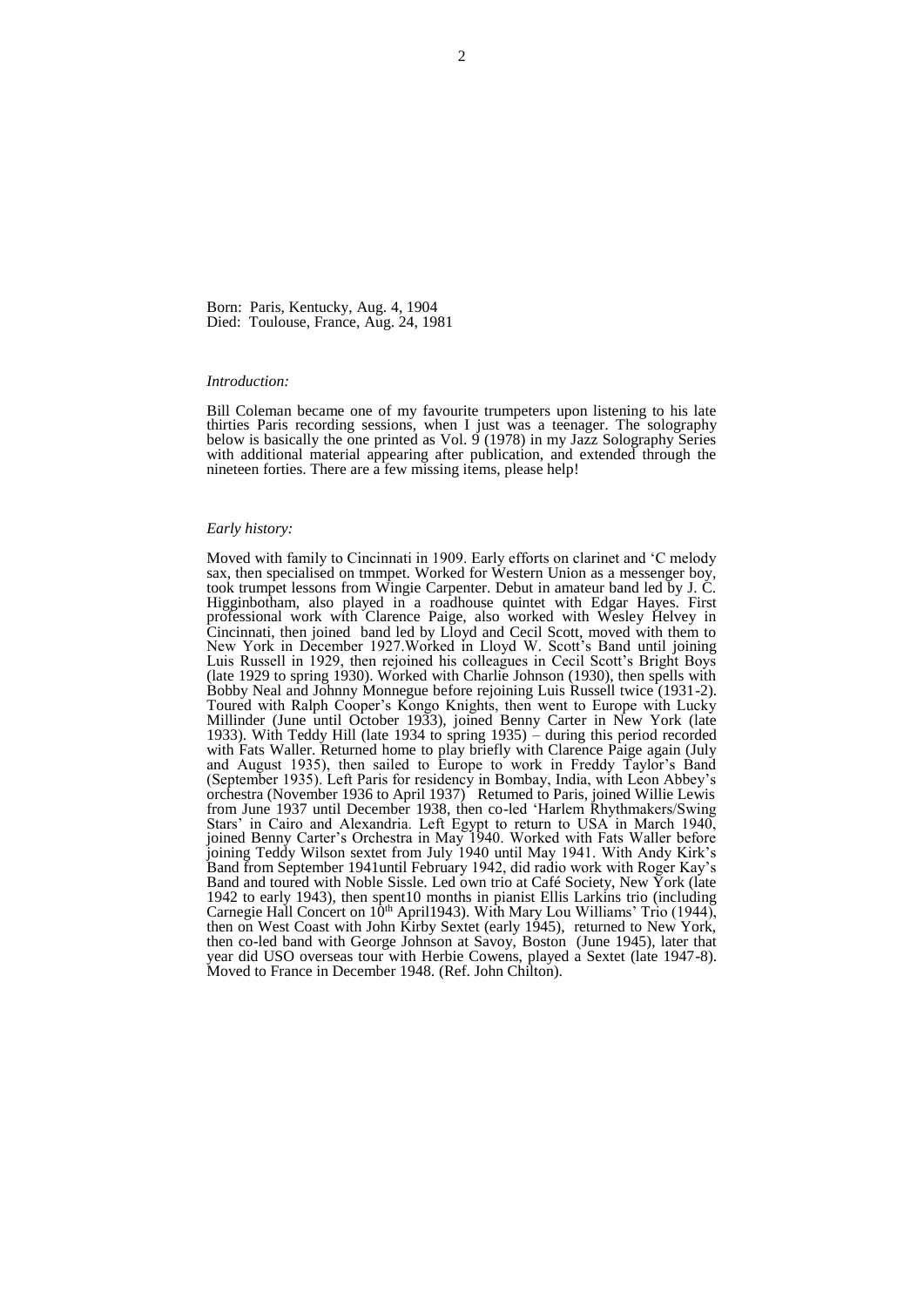### *American residence:*

# **LUIS RUSSELL & HIS ORCHESTRA NYC. Sept. 6, 1929**

Henry Allen, Bill Coleman (tp), J. C. Higginbotham (tb), Albert Nicholas (cl, as), Charlie Holmes (sop, as), Teddy Hill (ts), Luis Russell (p), Will Johnson (bjo), Pops Foster (b), Paul Barbarin (dm). Three titles were recorded for Okeh, one has BC:

402939-C Feelin' The Spirit Solo 16 bars. (FM)

Although this session takes place more than five years prior to the time when Bill Coleman proves himself to be one of the most important and personal trumpeters in jazz, the main ingredients of his style are already present. In "… Spirit" his melodic singing style betrays him immediately, and any mistaking for Henry Red Allen, who takes the other trumpet soli on the session, is quite impossible. The solo is very well put together, shows only slight and unimportant defects in technique and must be considered a major contribution to jazz trumpet.

#### **LOU & HIS GINGER SNAPS / DIXIE JAZZ BAND (LUIS RUSSELL & HIS ORCHESTRA) NYC. Sept. 13, 1929** Personnel as above.

Two titles were recorded for Banner, one has BC:

9006-1 Broadway Rhythm Solo 8 bars. (FM)

This solo is personal and quite good, but not by far of the same standard as "Feelin' The Spirit". Selfconfidence is lacking, and there seems yet to be a long way towards maturity.

#### **CECIL SCOTT & HIS BRIGHT BOYS NYC. Nov. 19, 1929** Bill Coleman (tp), Frank Newton (tp, vo), Dicky Wells (tb), John Williams, Harold McFerran (as), Cecil Scott (cl, ts, bar), Don Frye (p), Rudolph Williams (bjo), Mack Walker (tu), Lloyd Scott (dm). Four titles were recorded for Victor, two or possibly three have BC:

57709-1 Lawd, Lawd Solo 30 bars. (FM)

57711-2 Bright Boy Blues Possibly brief break and solo 10 bars. (S)

57712-1 Springfield Stomp Soli 14 and 6 bars. (FM)

The soli on "Lawd …" and "… Stomp" are typical of BC's style and quite good. However, the rhythm section does not fit his modern way of swinging, and the performances therefore sound more forced than desirable. "... Blues" also may have BC as a soloist, but the playing is straight and very slow, and there exists no base for comparison at this early date.

**DON REDMAN & HIS ORCHESTRA NYC. Sept. 24, 1931** Henry "Red" Allen, Bill Coleman, Leonard Davis (tp), Claude Jones, Fred Robinson, Benny Morton (tb), Ed Inge, Rupert Cole (cl, as), Don Redman (cl, as, vo, ldr), Robert Carroll (ts), Horace Henderson (p, arr), Talcott Reeves (bjo), Bob Ysaguirre (b, tu), Manzie Johnson (dm).

Four titles were recorded for Brunswick, three issued, but no BC.

Note: BC has been suggested to be presented on the BILLY BANKS & HIS ORCHESTRA session NYC. Aug. 18, 1932, three titles, "Oh! You Sweet Thing", "It Don't Mean A Thing" and "You Wonderful Thing". It must be the trumpet solo on the first of these three titles which forms the basis of this suggestion, but I believe this is pure speculation without basis in facts. Information to the contrary will be welcomed.

### **FATS WALLER & HIS RHYTHM NYC. Nov. 7, 1934**

Bill Coleman (tp), Gene Sedric (cl, ts), Fats Waller (p, cel, org, vo), Al Casey (g), Billy Taylor (b), Harry Dial (dm, vib). Six titles were recorded for Victor:

- 84921-1 Honeysuckle Rose Riffing with ens 16 and 8 bars. (M)
- 

84922-1 Believe It Beloved Solo 24 bars. Coda with ens and (vo) 2 bars. (M)

84923-1 Dream Man Break 2 bars. Solo 32 bars. Obbligato with (cl) 32 bars. Coda with ens and (vo) 4 bars. (FM)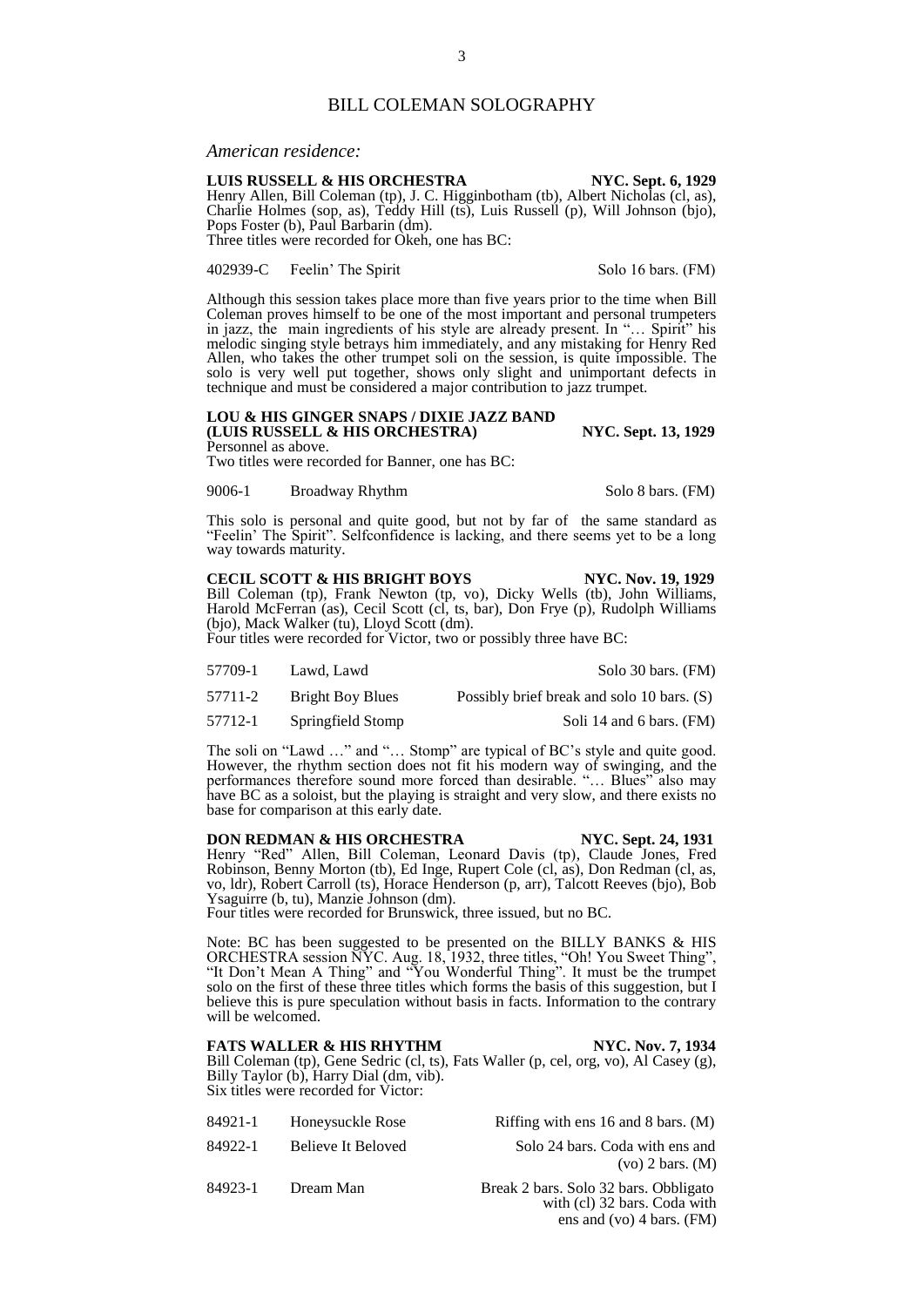This is the first "real" BC session, in which he really gets blowing space. Now his style is fully developed, characterized most of all by one of the most personal sounds in jazz. He has a unique way of singing in the horn, or to put it differently, he is thrusting the notes out to unfold, vibrating in the air. Melodically he is very clever and advanced, using long melodic lines and large harmonic intervals. Sometimes he takes too great chances and hits the wrong notes, in fact very few jazz greats have recorded so many plain technical errors! The break in "… Love", to take an example, ought to have resulted in a new take. To contrast this, his soli are usually of the most exquisite elegance, making errors very easy to forgive and forget. No particular solo stands forth here, they all are worthy examples of BC's style.

FATS WALLER & HIS RHYTHM Camden, NJ. Jan. 5, 1935 Personnel as above except Charles Turner (b) replaces Taylor. Six titles were recorded for Victor:

| 87082-1 | I'm A Hundred Percent For You (vo)     | Intro 8 bars. Solo 16 bars.<br>24 bars $2/2$ with (cl) to ens<br>Coda 8 bars with $(vo)$ . $(M)$                |
|---------|----------------------------------------|-----------------------------------------------------------------------------------------------------------------|
| 87082-3 | I'm A Hundred Percent For You (non-vo) | Intro 8 bars.<br>Solo 16 bars. 28 bars 2/2<br>with (cl) to ens coda 4 bars. $(M)$                               |
| 87083-1 | Baby Brown (vo)                        | Solo $16+8$ bars (mute), (cl) on bridge.<br>Solo 8 bars. Obbligato 32 bars. (FM)                                |
| 87083-3 | Baby Brown (non-vo)                    | Solo $16+8$ bars (mute), (cl) on bridge.<br>Solo 8 bars. Solo $16+8$ bars,<br>$(p)$ on bridge. $(FM)$           |
| 87084-1 | Night Wind                             | Obbligato 16 bars (mute). $(S)$                                                                                 |
| 87085-1 | Because Of Once Upon A Time            | Very weak obbligato 16 bars.<br>Solo 16 bars. Obbligato<br>8 bars to coda. (M)                                  |
| 87086-1 | I Believe In Miracles                  | Obbligato 32 bars. In ens 16 bars. (SM)                                                                         |
| 87087-1 | You Fit Into The Picture               | Duet with $(p)$ 16 bars (mute).<br>Obbligato $16+8$ bars (mute), (cl)<br>on bridge. In ens 16 bars to coda. (M) |

The second Waller session seems to be slightly better than the first one, mostly due to a more flexible rhythm section. "Baby Brown" is my favourite, both takes are beautiful, and all trumpet playing whether mute, open horn or obbligato is sparkling. "Night.Wind" has a particularlv impressive obbligato. Of the two takes of "… 100% …", take 1 is by far the best one, although it almost shares the destiny of take 3, that one having some grandiose fluffs. The muted opening on "… Picture" together with Fats himself is relaxed and sure, as is the following obbligato. The main impression from the session is very good, and BC has now certainly obtained the status as one of the most outstanding trumpeters of the swing era.

#### **TEDDY HILL & HIS ORCHESTRA NYC. Feb. 26, 1935** Roy Eldridge, Bill Coleman (tp), Bill Dillard (tp, vo-16924), Dicky Wells (tb), Russell Procope (cl, as), Howard Johnson (as), Chu Berry (ts), Teddy Hill (ts, ldr), Sam Allen (p), John Smith (g), Richard Fullbright (b), Bill Beason (dm). Four titles were recorded for Melotone, one has BC:

| 16925-1 | When The Robin Sings His Song | Solo $16+8$ bars (mute), |
|---------|-------------------------------|--------------------------|
|         |                               | $(as)$ on bridge. $(FM)$ |

An excellent trumpet solo from all points of view. It swings charmingly and very easily, and the melodic construction is attractive and personal. A trumpet chase with Eldridge would have been something.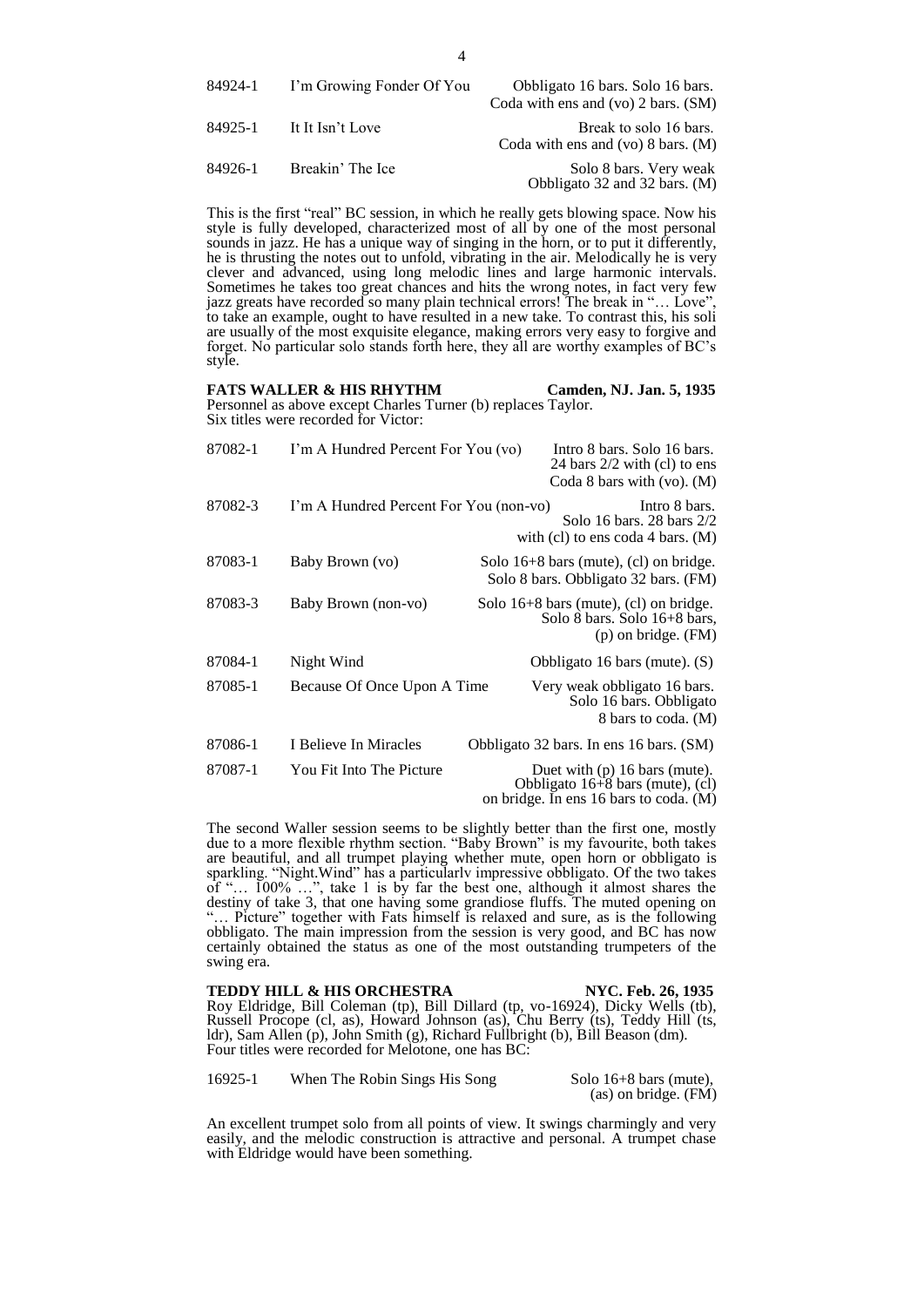*First European residence:*

**GARNET CLARK & HIS HOT CLUBS FOUR Paris, Nov. 25, 1935** Bill Coleman (tp), George Johnson (cl), Garnet Clark (p), Django Reinhardt (g), June Cole (b). Three titles were recorded for French HMV:

730-1 Rosetta Duet with (cl) 32 bars. Solo 32 bars. With ens 16+8 bars, (p) on bridge. (F) 731-1 Stardust Solo 32 bars. (M) 732-1 The Object Of My Affection Duet with (cl) 32 bars (mute). Vocal. Duet with (cl) 32 bars. (FM)

This is BC's first recording session during his three years "exile" in Europe, a period which should produce a long string of very memorable records with beautiful trumpet soli. However, although this session is memorable too, it is not only for positive reasons. There are some excellent moments here, particularly the solo in "Rosetta", and also the first duet on "… Affection", with mute, are daring and successful musical constructions. "Stardust" also contains a solo of great beauty, but alas, it is badly marred by technical defects, reducing the quality very much. Then we end up with the last, open horned duet on "… Affection", which is a catastrophy. I do not remember another jazz record with so many terrible and plain mistakes, and it is quite incredible that the record was issued at all. BC does not seem to care, nor does the producer, and it might be due to the fact that the musical ideas basically are first rate! If the listener manages to "fill in" the correct notes and "forget" the wrong ones, this session may very well be seen as one of BC's greatest, if not, the contrary might be the judgement. Note: BC sings on "... Affection" in a tvpical high-pitched negroid voice, competent and recognizable but not too interesting.

**BILL COLEMAN** Paris, Jan. 24, 1936

Bill Coleman (tp), Herman Chittison (p), Eugene d'Hellemmes (b). Two titles were recorded for Ultraphone:

Same. Two titles were recorded for French HMV:

| 77624 | What's The Reason  | Soli 32 and 64 bars. (FM)                                               |
|-------|--------------------|-------------------------------------------------------------------------|
| 77625 | Georgia On My Mind | Intro 4 bars to solo 16 bars. Solo 32<br>bars. (SM). Solo 32 bars. (FM) |

**Paris, Jan. 31, 1936**

| 849-1 | I'm In The Mood For Love | Soli 32 and 32 bars. (SM)  |
|-------|--------------------------|----------------------------|
| 850-1 | After You've Gone        | Soli 76 and 80 bars. $(F)$ |

These two dates present Coleman in excellent mood, and he luckily evades most technical failures of the kind which disfigured the previous session. The four sides are all very charming. It may seem that the rhythmic support is meagre, but reality is quite satisfactory, with particularly Chittison doing a very good job. The best item seems to be "… Love". While the first solo is rather straight, the last is a marvellous piece of improvisation with profound sensitivity. The remaining three are also first rate, from the fast but quite coherent "… Gone", through an easy happy-goes-lucky "… Reason", to a refined "Georgia …" played first in a sad slow medium style and then concluded with a swinging double tempo. It seems that this session is quite unique, I cannot recall any similar trio session, presenting a swing trumpeter in his prime with this kind of accompaniment.

# **BILL COLEMAN ET SON ORCHESTRE** Paris, Jan. 31, 1936 Bill Coleman (tp), Edgar Courance (cl, ts), John Ferrier (p), Oscar Aleman (g), Eugene d'Hellemmes (b), William Diemer (dm). Two titles were recorded for French HMV:

| 851-1 | Joe Louis Stomp | In ens 32 bars. Solo 32 bars. In ens<br>$16+8$ bars, solo on bridge, to coda. (FM) |
|-------|-----------------|------------------------------------------------------------------------------------|
| 852-1 | Coquette        | Part of intro 2 bars. In ens 32                                                    |
|       |                 | bars. Soli 8 and 32 bars. $(M)$                                                    |

Note: Information to the existence of alternate takes of these titles seems unfortunately to be false.

Also this larger combination from the same date as the previous trio session presents BC to great advantage. He seems perhaps a little hampered by a somewhat stiff rhythm section (though the guitar soli are beautiful!), but the soli are well constructed and very representative.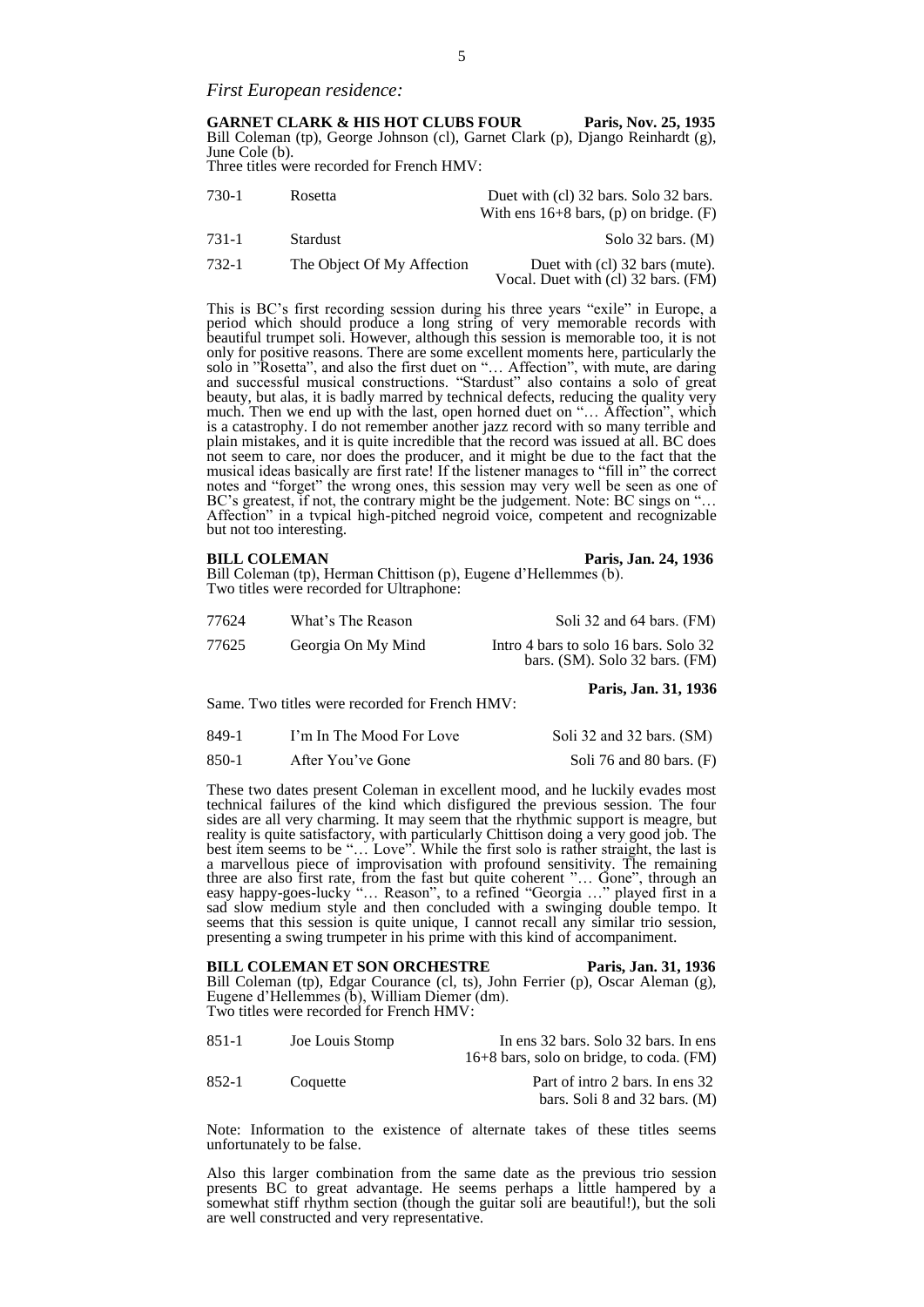Two titles were recorded for Pathe, no BC on 2612-1 "Le Coo-Coo-Coo" but:

2613-1 Magic De La Danse Solo 8 bars. (SM)

This is unexpectedly a nice record with jazz contents, and BC has a beautiful, romantic solo!

Note: The orchestra accompanying Joan Warner on: Pathe PA-887 2611 "Etre Parisienne" / 2614 "Mon Proces" (April 16, 1936) and Pathe PA-911 2655 "J'Ai Voulu Dire Non …" / 2656 "Un Coeur Et Une …" (May 11, 1936) is not Willie Lewis, and of course no BC.

WILLIE LEWIS & HIS ORCHESTRA Paris, April 28, 1936 Bill Coleman, Bobby Martin (tp), Billy Burns (tb), Willie Lewis, George Johnson (as), Joe Hayman (as, ts, bar), Frank Goudie (ts), Herman Chittison (p), John Mitchell (g), Louis Vola (b), Ted Fields (dm), Adelaide Hall, Alice Mann (vo). Two titles were recorded for Pathe:

| 2630 | Stompin' At The Savoy | Possibly solo 8 bars (mute).<br>Solo 16+6 bars, (as) on bridge. $(M)$ |
|------|-----------------------|-----------------------------------------------------------------------|
| 2631 | Christopher Columbus  | Solo $16+8$ bars, (tb) on bridge. (FM)                                |
|      |                       | Paris, May 5, 1936                                                    |

Same. Four titles, one has BC:

2649-1 I'm Shooting High Solo 16 bars. Coda 4 bars. (FM)

Obviously Bill Coleman enjoys his musical cast in the Willie Lewis Orchestra very much. Not that all soli are perfect, on the contrary there are several technical defects to be found. The main point, however, is the ever present joy and inspiration, his open, singing and swinging hom setting the pace. The two items most likely to be interesting. "… Savoy" and "Christopher …" are perhaps a little disappointing, they lack concentration, and the opening of "… Savoy" is not successful. However, BC's mastership reveals itself when he returns after the bridge on "Christopher …". The best soloing on these sessions is to be found on "… High", which really lives up to its name. The coda alone proves my statements earlier in this section. The brief muted solo on "… Savoy" is not quite identifiable, the style is reminding of BC but compared to the long open solo on the same track, one is tempted to attribute it to Bobby Martin.

WILLIE LEWIS & HIS ORCHESTRA Paris, Oct. 15, 1936 Personnel as April 28 except Arthur Briggs (tp) replaces Martin. Six titles were recorded for Pathe, no BC on 2900/2901 "Au Rhythme Du Jazz Pt 1&2" but:

| 2902-1 | Sing, Sing, Sing            | Solo 16 bars. $(F)$            |
|--------|-----------------------------|--------------------------------|
| 2903-1 | Knock, Konock, Who's There? | Soli 2 and 10 bars. (FM)       |
| 2904-1 | Sweet Sue                   | Soli 32, 4, 12 and 4 bars. (F) |
| 2905-1 | Organ Grinder's Swing       | Soli 8 and 16 bars. $(M)$      |

This is the best of the Willie Lewis sessions, for BC and for the orchestra itself. It starts with a great disappointment, "Au Rhythme Du Jazz", a title which sounds like a parade of great improvisation. Alas, it is just a dance lecture containing no jazz at all. However, the remaining tracks present BC in a magnificent shape. Rarely does one hear such bigband trumpet, he rides on top of the band with maximum inspiration.To choose a favourite is not easy, but "Sing …" has possibly the very best solo with a dramatic and inventive introduction. Also "Sweet Sue", taken in an unusual fast tempo, is extremely well constructed, and a few minor technical problems do not matter at all. Since "Organ …" and "Knock …" also are highly enjoyable pieces, we have encountered a session with highly memorable trumpet jazz!!

**DICKY WELLS & HIS ORCHESTRA** Paris, July 7, 1937 Bill Coleman (tp), Bill Dillard, Shad Collins (tp-1884,85,86), Dicky Wells (tb), Django Reinhardt (g), Richard Fullbright (b), Bill Beason (dm). Six titles were recorded for Swing:

1884-1 Bugle Call Rag Solo/breaks with ens 24 bars

 $(2<sup>nd</sup> (tp)-solo)$ . (FM)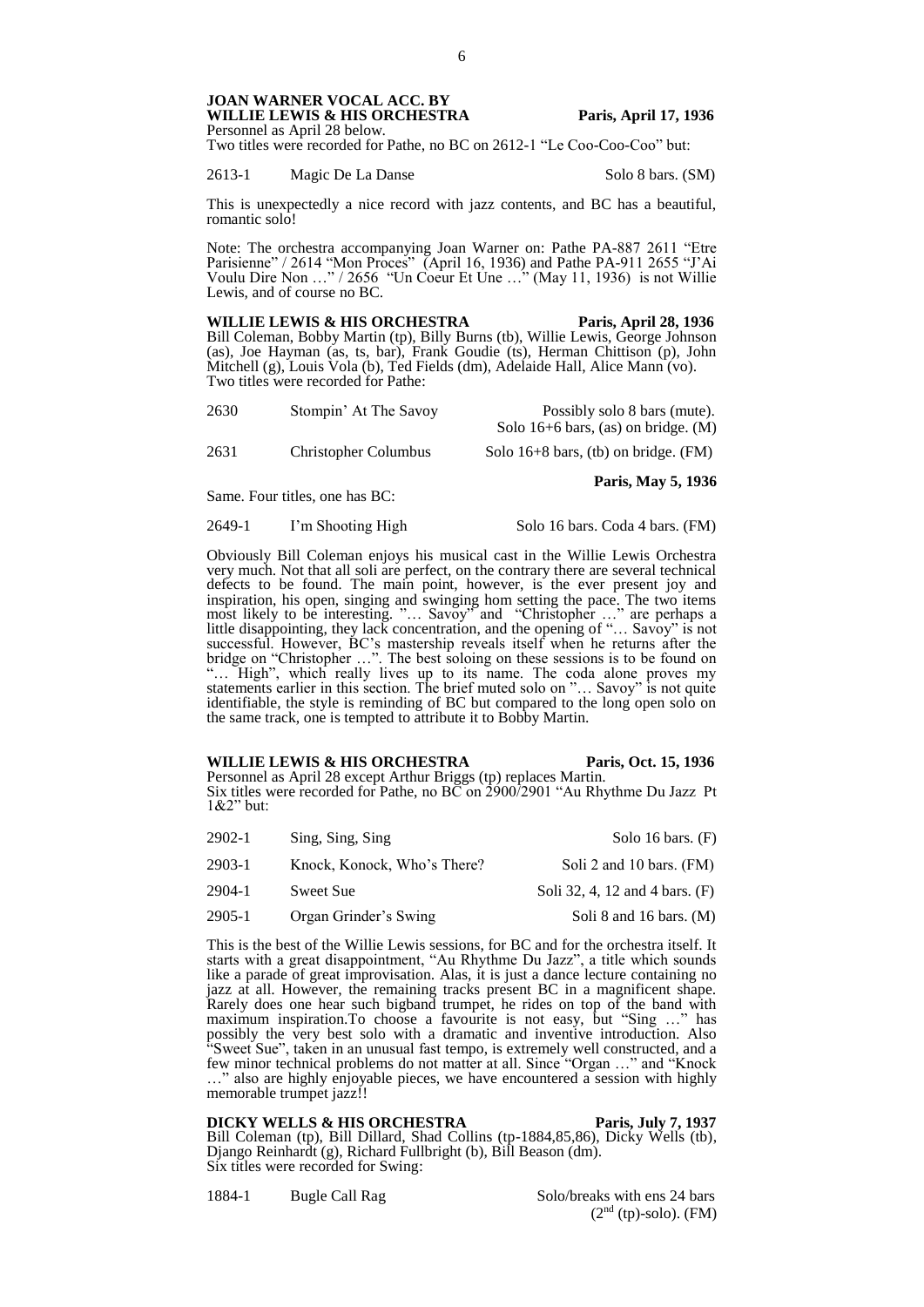| 1885-1 | Between The Devil And TDBS | Solo $16+8$ bars,<br>$(tp-BD)$ on bridge. $(M)$                 |
|--------|----------------------------|-----------------------------------------------------------------|
| 1886-1 | I Got Rhythm               | Solo 32 bars $(2nd (tp)-solo)$ . (F)                            |
| 1887-1 | Sweet Sue                  | Soli 32 and 32 bars.<br>24 bars $4/4$ with (tb). (FM)           |
| 1888-1 | Hangin' Around Boudon      | Solo 12 bars. Vocal 12 bars.<br>Duet with $(b)$ 12 bars. $(SM)$ |
| 1889-1 | Japanese Sandman           | Solo 12 bars.<br>Duet with $(b)$ 32 bars. $(M)$                 |

It would be tempting to write about the trombone playing, because it is unique in the history of jazz, it is *the* trombone session, but such a task would be out of scope in *this* solography. However, there is no problem finding nice things to say about the trumpet playing. We get a very composite picture of BC. The fast "… Rhythm" is clever but not nearly as coherent as "Sing …" from the previous session. "Between …" and "… Sandman" are pensive, moody constructions, central in the general atmosphere of the session. "… Boudon" is a very beautiful item, and the very highlight seems to be "Sweet Sue", merely excellent on the Pathe recording but quite unforgettable here.This session must be considered as one of BC's finest!!

**ALIX COMBELLE ET SON ORCHESTRE Paris, Oct. 4, 1937** Bill Coleman (tp), Alix Combelle (cl, ts), David Martin (p), Roger Chaput (g), Wilson Myers (b), Jerry Mengo (dm).

Four titles were recorded for Swing, three issued (1958-1 "Sometimes I'm Happy" is confirmed not to be issued on Indian HMV N-4451):

| 1955-1 | Exactly Like You         | Soli 32 and 32 bars.<br>Duet with $(ts)$ 16 bars. $(FM)$                    |
|--------|--------------------------|-----------------------------------------------------------------------------|
| 1956-1 | Alexander's Ragtime Band | Intro 4 bars. Duet with (cl) 32<br>bars. Solo 32 bars, last $8$ in ens. (M) |
| 1957-1 | Hang Over Blues          | Part of intro 2 bars to solo 12 bars.<br>Vocal 12 bars. Solo 24 bars. (SM)  |

Even if the rhythm section seems to be rather heavy on this date, there are two very fine pieces of trumpet to be heard. The almost slow "Hang Over …" suits BC well, and he plays intensely and beautifully. Particularly the opening solo and the first half of the second one are remarkable. Even more interesting is "Exactly …", one of BC's best recordings, very inspired with a lot of charming details. If you don't like this piece, there is no hope! "Alexander …" is definitely the weakest track. The opening duet is quite good, but the solo at the end has logical and technical shortcomings.

**WILLIE LEWIS & HIS ORCHESTRA Paris, Oct. 18, 1937** Personnel as Oct. 15, 1936 except Jacques Butler (tp) added, Wilson Myers (b) replaces Vola and George Johnson out. Six titles were recorded for Pathe, four have BC:

3474-1 Ol' Man River Solo 16 bars. (FM) 3475-1 Swing, Brother, Swing Intro 8 bars. Soli 12 and 4 bars. (FM) 3476-1 Swing Time Solo 16+6 bars, (as) on bridge. (FM) 3478 Swinging For A Swiss Miss Solo 28 bars. (FM)

While much interesting music can be heard, BC's merits cannot quite be compared to those almost exactly one year earlier with the same orchestra. The intensity is not quite what it was, and there are some technical defects which disturb. My favourite solo is "… River" with an attractive melodic line though a weak intro, and much can also be said for "Swing Time". The remainders are more on the ordinary side, though certainly not inferior.

**BILL COLEMAN ET SON ORCHESTRE Paris, Nov. 12, 1937** Bill Coleman (tp), Stephane Grappelly (vln, p-1974), Joseph Reinhardt (g), Wilson Myers (b), Ted Fields (dm). Five titles were recorded for Swing:

| 1974-1 | Indiana   | Solo 32 bars. Vocal 32 bars.                                                      |
|--------|-----------|-----------------------------------------------------------------------------------|
|        |           | Solo 64 bars. $(M)$                                                               |
| 1975-1 | Rose Room | Part of intro 2 bars (mute). Duet with<br>$(vln)$ 32 bars (mute) to solo 32 bars. |

Duet with (vln) 32 bars (mute). (M)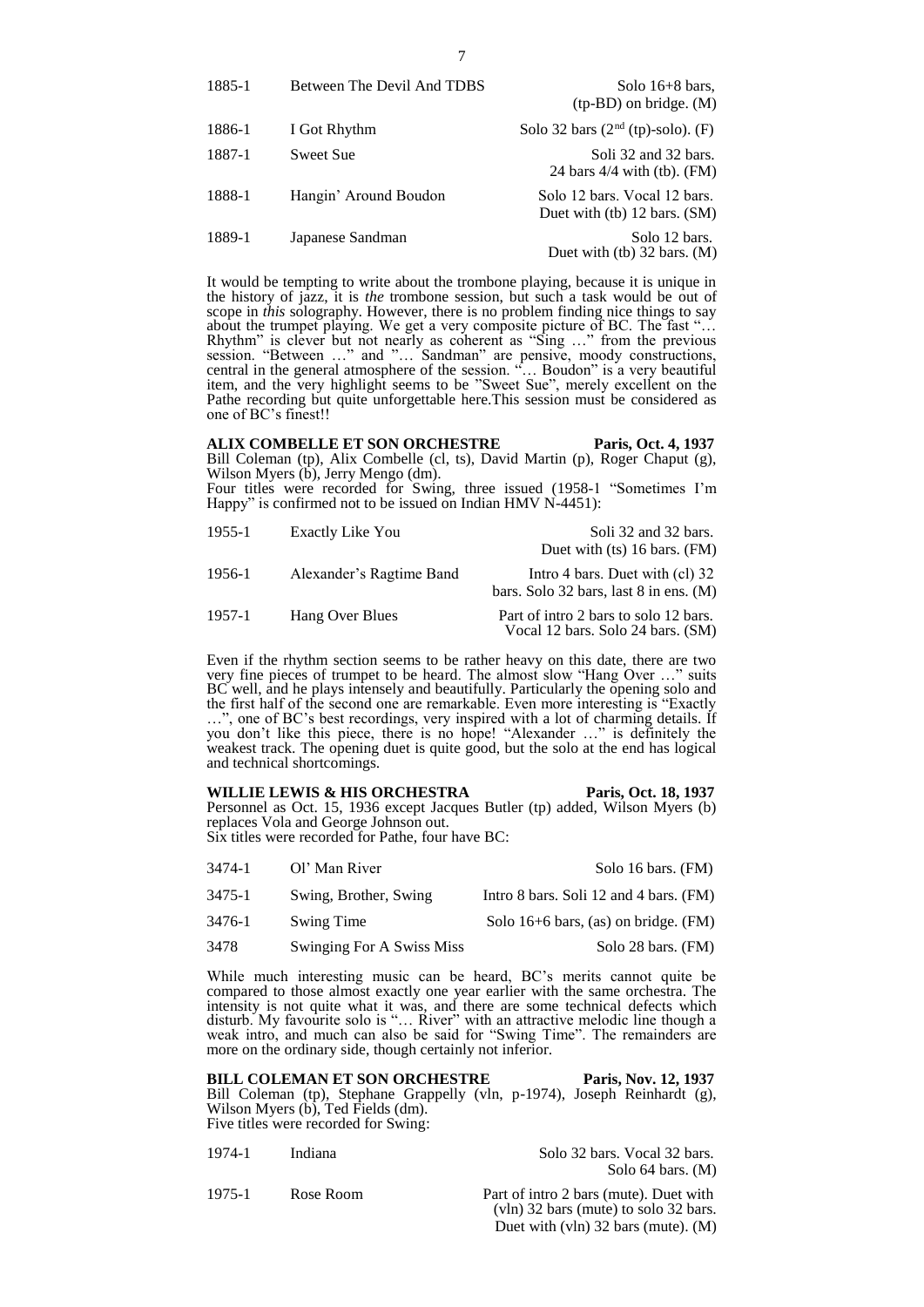| 1976-1 | <b>Bill Street Blues</b>      | Solo 24 bars (mute).                                             |
|--------|-------------------------------|------------------------------------------------------------------|
|        |                               | 24 bars $2/2$ with (vln). (SM)                                   |
| 1977-1 | After You've Gone             | Soli 40, 36 and 40 bars,<br>last solo acc. by $(v\ln)$ . $(F)$   |
| 1978-1 | The Merry-Go-Round Broke Down | Solo 42 bars (mute). Duet<br>with $(v \ln 24$ bars (mute). $(M)$ |

This and the following session represent the core of Bill Coleman's European recording activities. He has the opportunity to express himself the way he likes, muted or open hom, fast or slow tempi, blues or evergreens, thereby giving the listener a good, composite impression of his artistic capabilities. All the tracks here belong to his most memorable contributions. They are not perfect, but the atmosphere of gayness and seriousness at the same time, of courage and high ambition, compensate for a cracked note now and then. "Bill Street …" is especially worthy of mention, since muted trumpet in slow medium is rare among his recorded works. It is beautiful in every detail, combining the great traditions of the twenties with a modem swing approach. Also "Rose Room" offers very attractive muted playing of great individuality, and the fine duets with Grappelly are particular attractions. "Indiana" and "After …" are simple and straight forward swingers, the latter perhaps surpassed by the former version of Jan. 31, 1936. "… Down" is treated as well as this corny tune merits. In all, a very important session!

**BILL COLEMAN ET SON ORCHESTRE** Paris, Nov. 19, 1937 Bill Coleman (tp), Christian Wagner (cl, as), Frank Goudie (cl-1981, ts), Emile Stern (p), Django Reinhardt (g), Lucien Simeons (b), Jerry Mengo (dm). Four titles were recorded for Swing:

| 1979-1 | I Ain't Got Nobody         | Soli with ens 32 and 32 bars. (M)                                                                         |
|--------|----------------------------|-----------------------------------------------------------------------------------------------------------|
| 1980-1 | Baby, Won't You Please CH? | Soli with ens 18 and 18 bars. (M)                                                                         |
| 1980-2 | Baby, Won't You Please CH? | As above. $(M)$                                                                                           |
| 1981-1 | Big Boy Blues              | Solo with ens 12 bars (mute).<br>12 bars $2/2$ (mute) with (cl). Solo<br>24 bars, last 12 with ens. $(S)$ |
| 1982-1 | <b>Swing Guitars</b>       | In ens 32 bars. Solo<br>with ens $32 \text{ bars.}$ (M)                                                   |

**same date**

Bill Coleman (tp), Django Reinhardt (g). One title:

1983-1 Bill Coleman Blues Soloing the whole record through,

60 bars (mute).  $(S)$ 

Like the preceding session, this one also let us hear the many different sides of BC's personality. "Bill Coleman Blues" is, like "Bill Street Blues", a worthy piece of muted blues playing, and has fine cooperation with Django Reinhardt as an additional attraction. A brief misunderstanding in the beginning of the fifth chorus does not spoil the pleasure. "Big Boy Blues" has the same kind of atmosphere with additional participants and must also be considered a magnifique contribution. Of the remaining, faster tunes, "… Nobody" is most noteworthy, his singing style is very prominent here. "Baby, Won't You …" is good but not outstanding, and "Swing Guitars" never really swings. Apart from Django the fellow musicians here do not quite match BC's high inspirational and musical level, and all the more impressing are therefore the general results.

**ALIX COMBELLE BIG BAND Paris, Jan. 12, 1938** Possible personnel: Bill Coleman (tp, vo), Pierre Allier, Alex Rewail (tp), unknown (tb), Christian Wagner (cl, as), Alix Combelle (ts), Frank Goudie (cl, ts), unknown (p), Oscar Aleman? (g), unknown (b), Tommy Benford (dm). Broadcast from BBC, four titles:

| Daphne                   | Solo 16 bars. (FM)                                 |
|--------------------------|----------------------------------------------------|
| My Melancholy Baby       | Solo 30 bars. $(M)$                                |
| Alexander's Ragtime Band | Solo 32 bars. Vocal 32 bars.<br>Solo 32 bars. (FM) |
| Don't Be That Way        | In ens. Brief break. (M)                           |

A session with very valuable additions to the BC treasure chest! All three items here have clean, inspired and swinging and technically satisfying trumpet soli,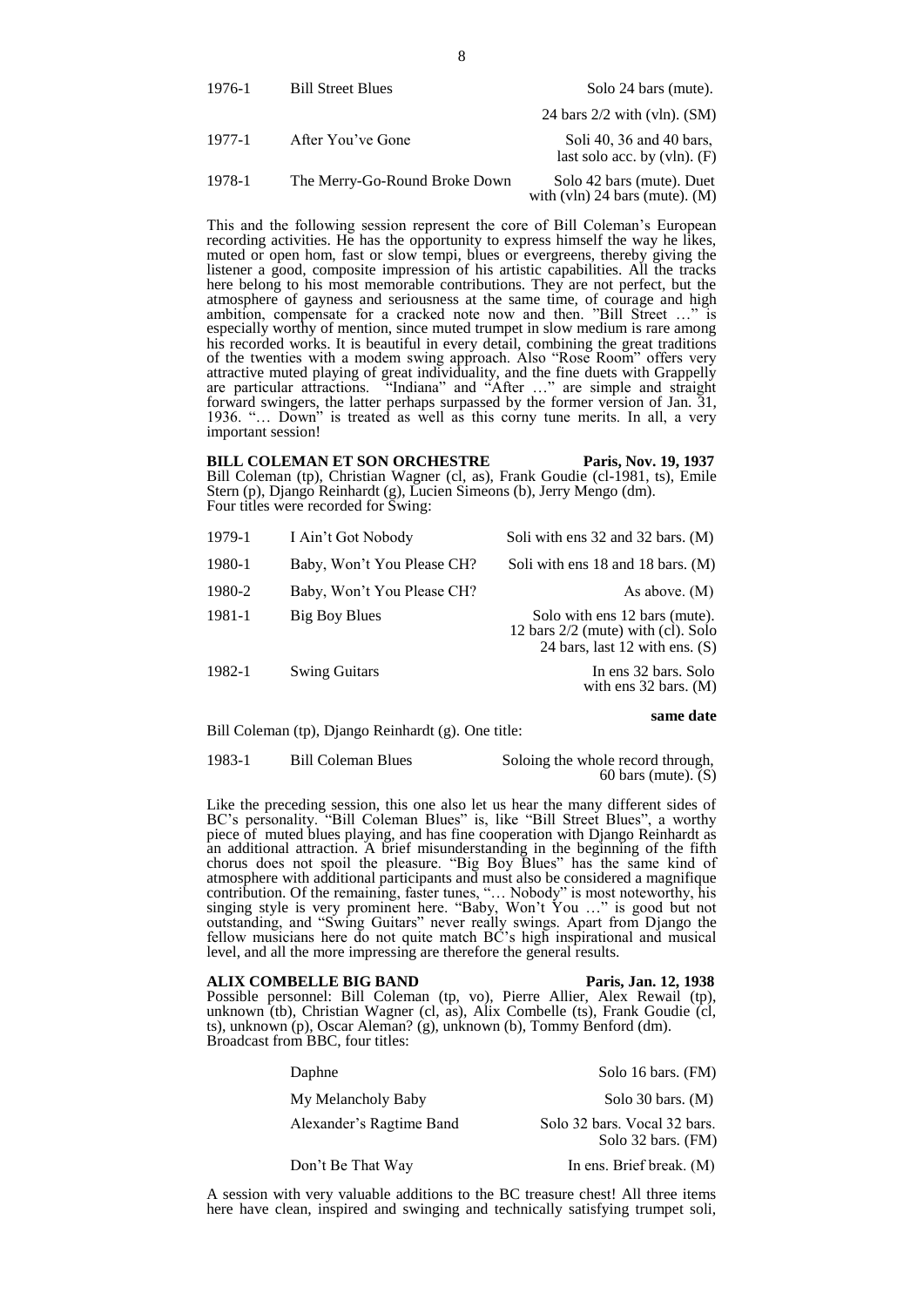demonstrating the consistently high quality of this great trumpeter's music while in Europe before World War II.

#### **BOBBY MARTIN's ORCHESTRA Hilversum, April 1938**

Bill Coleman, Bobby Martin, Jack Butler, Billy Burns (tb), Glyn Paque (as), Ernest Purce (as, bar), Johnny Russell (cl, ts), Ram Ramirez (p), John Mitchell (g), Ernest Hill (b), Kaiser Marshall (dm), Martin, Russell, Paque (vo-trio-"Let's Dance".

Two titles were recorded for Brunswick (Tom Lord lists two more titles: "Copper Colored Gal" and "When Lights Are Low" as (unissued) tests), no BC on "Crazy Rhythm" but:

Let's Dance Solo 16+6 bars, (as) on bridge. (FM)

A forceful and majestic solo of the very best kind that BC could create. He enters with such eagerness and love of playing, that one is completely charmed. When he is in this kind of mood, there are few trumpeters that are his equal.

#### WILLIE LEWIS & HIS ORCHESTRA **Hill Hilversum, May 4, 1938** Personnel as Oct. 18, 1937.

Six titles were recorded for Dutch Panachord, no BC on 486-2 "Memphis Blues" but:

| 482-1 | The Maid's Night Off          | Soli 4 and 22 bars. (M)        |
|-------|-------------------------------|--------------------------------|
| 483-2 | Who's Sorry Now?              | Solo 24 bars. (M)              |
| 484-1 | Swinging At The Chez Florence | Solo 16 bars. $(M)$            |
| 484-2 | Swinging At The Chez Florence | As above. $(M)$                |
| 485-3 | Coquette                      | Intro 6 bars. Solo 6 bars. (M) |
| 487-1 | A Shanty In Old Shanty Town   | Vocal 64 bars. $(F)$           |
| 487-2 | A Shanty In Old Shanty Town   | As above. $(F)$                |

This session may be compared to the previous Lewis session of Oct. 1937. The records lack the inspired drive of 1936, and the trumpet soli suffer somewhat by this. However, the general quality is satisfactory, and there are certainly some good moments. Particularly " … Florence" has some nice phrasing. "The Maid's …" is also good, while "Who's Sorry …" is faulty. "Coquette" features him but briefly and with no remarkable result. Note that the trumpet soli on "Memphis…" and "Shanty ..." are by Jack Butler.

**EDDIE BRUNNER & HIS ORCHESTRA** Paris, June 13, 1938 Bill Coleman (tp), Eddie Brunner (cl, ts), Alex Combelle, Noel Chiboust (ts), Herman Chittison (p), Oscar Aleman (g), Roger Grasset (b), Tommy Benford (dm).

Five titles were recorded for Swing:

| $27-1$ | In A Little Spanish Town | Solo 32 bars. Solo 8 bars,<br>last 4 in ens. $(M)$ |
|--------|--------------------------|----------------------------------------------------|
| $28-1$ | I Double Dare You        | Soli with ens 36 and 20 bars. (FM)                 |
| $29-1$ | Bagatelle                | Solo with ens 32 bars. (SM)                        |
| $30-1$ | <b>Montmartre Blues</b>  | Solo 24 bars. (FM)                                 |
| $31-2$ | Margie                   | Solo 32 bars. In ens 32 bars. (FM)                 |
|        |                          |                                                    |

A charming session with ample space for soloing and a good rhythm section. BC seems to be in good form and wanting to play. However, there is some lack of concentration, and nearly all soli have some fluffs. This is not enough to spoil the basic high quality, only to cloud the impression somewhat. The best items seem to be "Montmartre" and "I Double …". Good soloing is also found on "Margie" and "… Town" but, as already stated, concentration might have been better. "Bagatelle" features the trumpeter in an arranged sequence at the beginning of the record, with only minor solistic variations. In all, good trumpet playing just below the top qualiy level.

#### **LA NUIT DU JAZZ Paris, June 30, 1938**

Bill Coleman (tp), unknown (tb), Alix Combelle (ts), rest unknown. Two titles were recorded at Paris Salle Wagram, no BC on "I Can't Give You Anything But Love" but: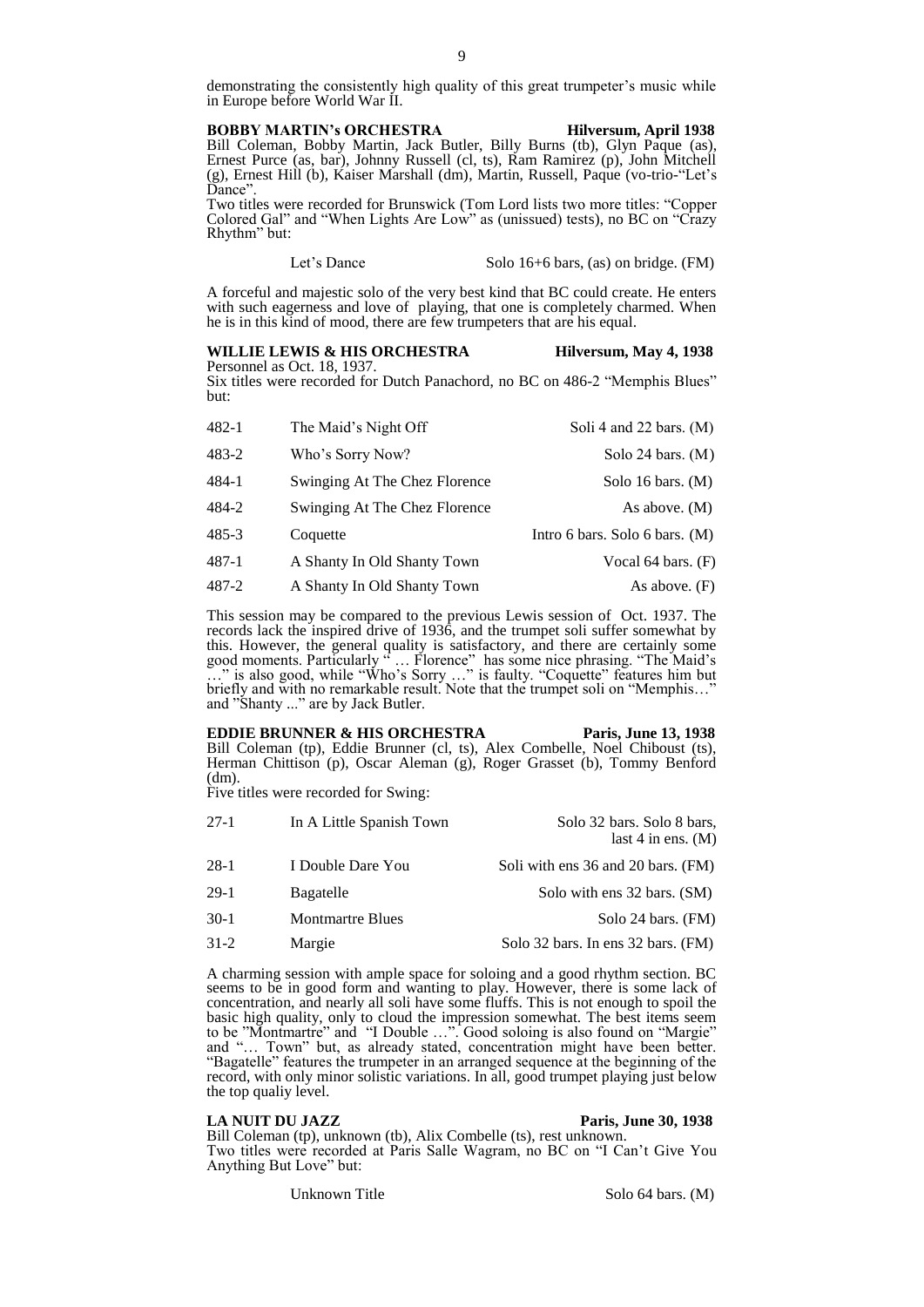**GRETA KELLER Paris, Sept. 27, 1938**

Bill Coleman (tp), Joe Hayman (cl), Herman Chittison (p), John Mitchell (g), Wilson Myers (b), Tommy Benford (dm), Greta Keller (vo). Two titles were recorded for Decca:

| 4453 | Goodbye To Summer       | Duet with $(p)$ 8 bars. $(SM)$ |
|------|-------------------------|--------------------------------|
| 4454 | I'm Gonna Lock My Heart | 32 bars $2/2$ with (p). (FM)   |

1 assume that many collectors have wondered about the contents of this rare record, the combination of cabaret singing and jazz trumpet seems rather strange and unlikely.The cultural conflict is, however, solved easily: When BC is to be featured, Chittison gives him a good backing, and Greta Keller takes a break. This means that the record does not sound like a jazz record at all until BC enters, and then it does! Both sides certainly contain fine jazz music, BC does not take his task lightly. The chase on "I'm Gonna …" is pure jazz, and excepting a few unsure phrases, it swings fluently and inspiredly. The duet on "Goodbye …" is also a nice contribution. To sum up: Sensational things do not happen, but there is real jazz to be heard, and a complete BC collection must also contain this record!

**BILL COLEMAN ET SON ORCHESTRE Paris, Sept. 28, 1938** Bill Coleman (tp), Edgar Courance (ts), John Mitchell (g), Wilson Myers (b), Tommy Benford (dm).

Two titles were recorded for Swing:

| $43-1$ | Way Down Yonder In New Orleans | In ens 32 bars. Solo 28 bars.<br>Duet with $(ts)$ 28 bars. $(M)$ |
|--------|--------------------------------|------------------------------------------------------------------|
| $44-1$ | Sister Kate                    | Intro 4 bars. In ens 36 bars.<br>Duet with $(ts)$ 36 bars. $(M)$ |

Two sides which may be considered medium runners. They are somewhat heavy rhythmically, lack some uplift and excitement, but they do also contain good music. BC blows along, makes some small errors here and there, but is on the whole playing nicely. The solo on "Way Down …" is the most interesting single contribution, though with a not quite successful opening.

# **WILLIE LEWIS & HIS ORCHESTRA Paris, Nov. 21 1938**

Bigband personnel including Bill Coleman (tp). Two titles 4471-1 "Poor Little Angeline" and 4472-1 "The Lambeth Walk" were recorded for Pathe, but no BC.

*Back to the U. S. A.:*

### **JOE MARSALA & HIS DELTA FOUR NYC. April 4, 1940**

Bill Coleman (tp, vo-2797), Joe Marsala (cl), Pete Brown (as), Carmen Mastren  $(g)$ , Gene Traxler (b), Dell St. John (vo-2796,98). Four titles were recorded for General, no BC on 2799-2 "Reunion In Harlem" but:

| 2796-2 | Wandering Man Blues | Solo 12 bars. Obbligato 12, 8 and<br>12 bars. In ens 2 bars to coda. (SM)                                                                               |
|--------|---------------------|---------------------------------------------------------------------------------------------------------------------------------------------------------|
| 2797-3 | Salty Mama Blues    | Part of intro 4 bars to solo with<br>ens 12 bars. Vocal 36 bars. Solo with<br>ens 12 bars to part of coda 4 bars. $(M)$                                 |
| 2798-2 | Three O'Clock Jump  | Solo 24 bars. (F). Break 6 bars,<br>4 bars (F), last 2 (SM). Obbligato 12<br>bars. (SM). Solo with ens 72 bars (F),<br>except first 2 and last 4. (SM). |

This is the first recording session after BC's return from his self chosen exile in Europe. It shows that he still is in his prime. His playing is first rate on all three tracks, and no tempo seems to be prefened. His sound is pure, his phrasing elegant and successful with no problems at all. As a vocalist, however, he is quite mediocre.

### **BENNY CARTER & HIS ORCHESTRA NYC. May 20, 1940** Bill Coleman, Shad Collins, Russell Smith (tp), Sandy Williams, Milton Robinson (tb), Benny Carter (cl, as, ldr), Carl Frye, George Dorsey (as), Sammy Davis, Stafford Simon (ts), Sonny White (p), Ulysses Livingston (g), Hayes Alvis (b), William Purnell (dm).

Four titles were recorded for Decca, one has BC:

67783-A O. K. For Baby Solo 16+8 bars, orch on bridge. (FM)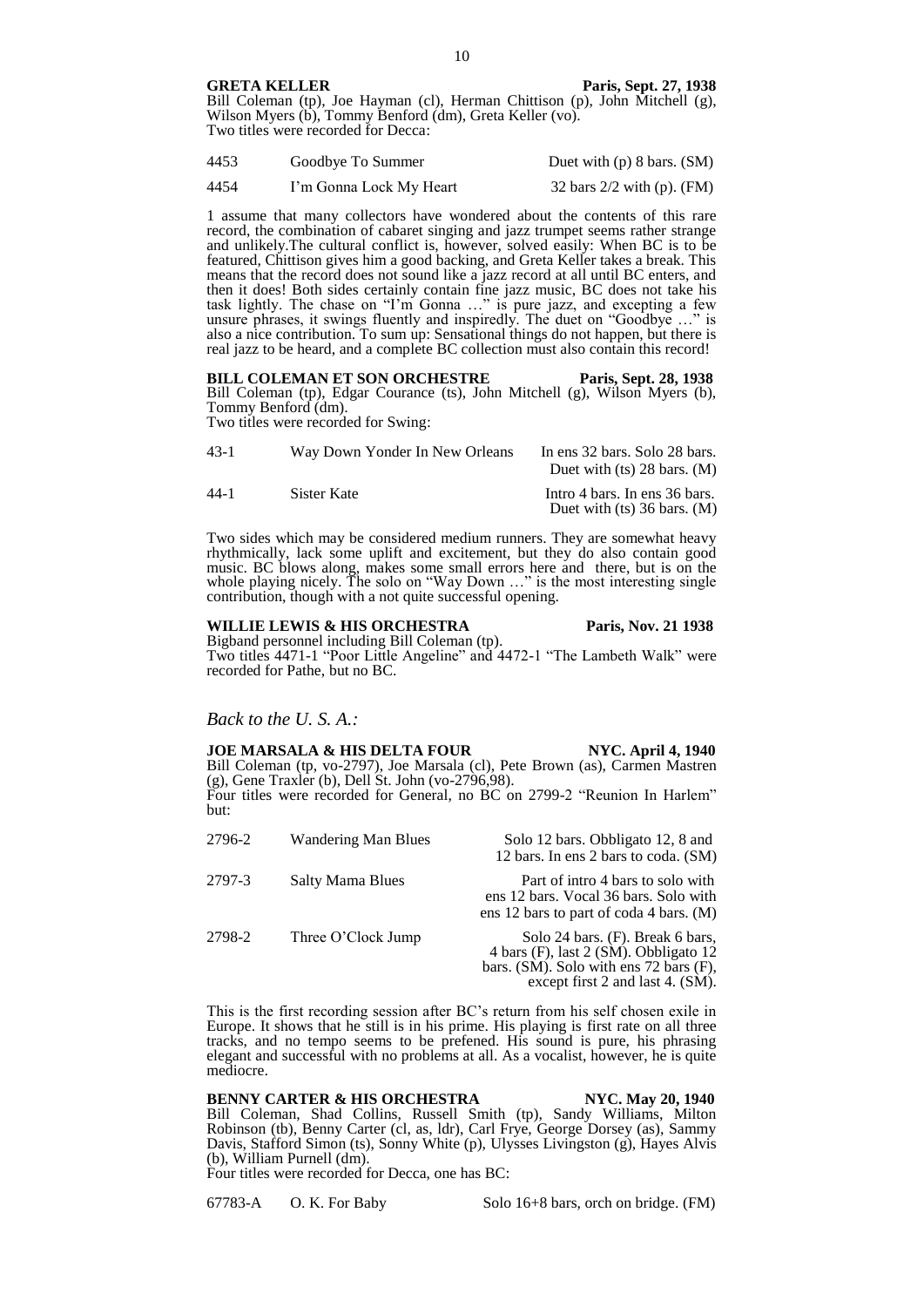BC does not live up to expectations here. His only solo is quite below medium quality and disappointing in comparison with the previous session. It lacks the usual exuberance and charm, and particularly the end seems rather uninspired. The trumpet soli on "Night Hop" and "Pom Pom" are not by BC.

**EDDY HOWARD VOCAL NYC. Oct. 4, 1940** Bill Coleman (tp), Benny Morton (tb), Edmond Hall (cl), Bud Freeman (ts), Teddy Wilson (p), Charlie Christian (g), Billy Taylor (b), Yank Porter (dm). Four titles were recorded for Columbia, safety acetate exists(ed), tape exists, it should now read like this: no trumpet on 28795 "Stardust" and 28797 "Wrap Your Troubles In Dreams" but:

| 28794x  | Old Fashioned Love (bkd) | No solo.                                     |
|---------|--------------------------|----------------------------------------------|
| 28794y  | Old Fashioned Love       | As below. (SM)                               |
| 28794-1 | Old Fashioned Love       | Solo 16 bars. (SM)                           |
| 28796x  | Exactly Like You         | As below. (M)                                |
| 28796-1 | <b>Exactly Like You</b>  | Obbligato 32 and 32 bars, last with ens. (M) |

Luckily BC is back in good shape! The highlight is "… Love", a very simple but beautiful solo. It is almost straight but with intense playing of great emotional content. 'The simpler, the better' seems to be true also in jazz. Note the obbligato playing in "… You", well constructed and inspired and worthy of a great improviser, proven particularly by the start of the second obbligato. The atmosphere on these records is charming and relaxed in a commercial, yet informal way, like on the later Chick Bullock sessions. Most jazz listeners may not appreciate them at first hearing, but give them another chance, and they certainly improve! Postscript: Two alternate takes add to the pleasure!!

**BENNY CARTER & HIS ALL-STAR ORCHESTRA NYC. Oct. 15, 1940** Bill Coleman (tp), Benny Morton (tb), Benny Carter (cl), Georgie Auld (ts), Sonny White (p), Ulysses Livingston (g), Wilson Myers (b), Yank Porter (dm), Billie Holiday (vo-28874,75), Joe Turner (vo-28876,77). Four titles were recorded for Okeh:

| 28874-1 | <b>St.</b> Louis Blues    | Intro in ens 4 bars. (SM)                                            |
|---------|---------------------------|----------------------------------------------------------------------|
| 28874-2 | <b>St.</b> Louis Blues    | As above. (SM)                                                       |
| 28875-1 | Loveless Love             | Intro in ens 8 bars. Some<br>nearly inaudible obbligato. (SM)        |
| 28875-2 | Loveless Love             | As above. (SM)                                                       |
| 28876-1 | Joe Turner Blues          | Intro in ens 4 bars. Solo 12 bars.<br>Obbligato in ens 12 bars. (SM) |
| 28876-2 | <b>Joe Turner Blues</b>   | As above. (SM)                                                       |
| 28877-1 | <b>Beale Street Blues</b> | Intro in ens 4 bars. Solo 12 bars. (SM)                              |
| 28877-2 | <b>Beale Street Blues</b> | As above. (SM)                                                       |

In the Billie Holiday items, BC's role is quite peripheral, and the only fact worth mentioning is that the two intros on "St. Louis Blues" are rather different. The Joe Turner items, however, have two excellent soli of the same type and atmosphere, slow medium tempo. They both belong among his most important American recordings. Postscript: Note the appearance of alternate takes of the Joe Turner items!

**CHICK BULLOCK & HIS ALL-STAR ORCHESTRA NYC. Dec. 6, 1940** Bill Coleman (tp), Benny Morton (tb), Edmond Hall (cl), Bud Freeman (ts), Teddy Wilson (p), Eddie Gibbs (g), Billy Taylor (b), Yank Porter (dm), Chick Bullock (dm).

Four titles were recorded for Okeh:

| 29221-1 | <b>Smiles</b>      | Obbligato 32 bars. (M)                                      |
|---------|--------------------|-------------------------------------------------------------|
| 29222-1 | It Had To Be You   | Solo 16 bars (mute). (SM)                                   |
| 29222-2 | It Had To Be You   | As above. (SM)                                              |
| 29223-1 | My Melancholy Baby | Obbligato 32 and 16 bars,<br>last half in ens to coda. (SM) |
| 29223-2 | My Melancholy Baby | As above. (SM)                                              |
| 29223-3 | My Melancholy Baby | As above. (SM)                                              |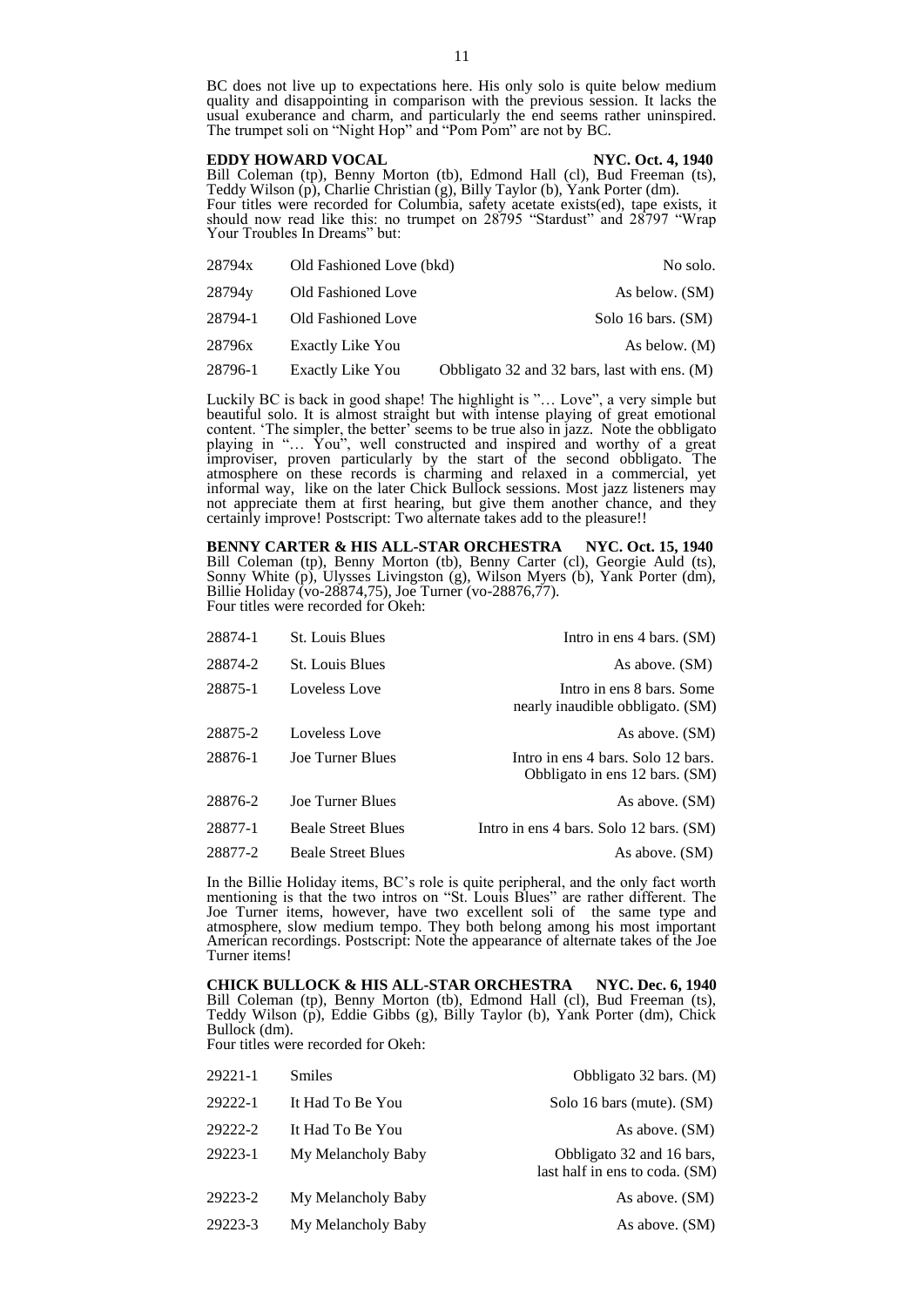29224-1 Back Home In Indiana Obbligato in ens 32 bars. (M)

29224-2 Back Home In Indiana As above. (M)

This seemingly commercial session, featuring Chick Bullock, contains in fact fine jazzmusic. BC is contributing more than one could expect. Surely he takes only one solo, "It Had …", where he uses the mute very tastefully and constructs a memorable piece of music. There are, however, lengthy obbligato parts, all full of intriguing details and very worth listening to. Particularly "Smiles" should be noted for its beauty. Postscript: This nice session has increased in value with lots of alternate takes! There are substantial variations by all performers, including BC, and it pays off to study the differences carefully, you will find a lot of exciting details!

**TEDDY WILSON & HIS ORCHESTRA NYC. Dec. 9, 1940** Bill Coleman (tp), Benny Morton (tb), Jimmy Hamilton (cl), George James (bsx), Teddy Wilson (p), Eddie Gibbs (g), Al Hall (b), Yank Porter (dm). Four titles were recorded for Columbia, no BC on 29234-1 "Embraceable You" but:

|         | 29233-1 I Never Knew | Solo 32 bars. (FM)                    |
|---------|----------------------|---------------------------------------|
| 29233-2 | I Never Knew         | As above. (FM)                        |
| 29235-1 | But Not For Me       | Solo 8 bars. (SM)                     |
| 29236-1 | Oh! Lady Be Good     | Solo 8 bars. Solo 16 bars (mute). (M) |
| 29236-2 | Oh! Lady Be Good     | As above. $(M)$                       |

The finest contributions are to be found on "… Good", both soh are very deftly constructed ones, swinging easily with great inventiveness. They belong to his best from this period. On "I Never…" he introduces the theme, and his playing is rather straight though with personality and authority. "But Not …" is brief and nice but somewhat untidy. Postscript of April 2018: Note two alternates on the recent Teddy Wilson album for Mosaic, fine variations!

**CHICK BULLOCK & HIS ALL-STAR ORCHESTRA NYC. Feb. 12, 1941** Bill Coleman (tp), Benny Morton (tb), Jimmy Hamilton (cl), George James (bar), Teddy Wilson (p), Eddie Gibbs (g), Al Hall (b), J. C. Heard (dm), Chick Bullock (vo).

Four titles were recorded for Okeh:

| 29703-1 | <b>Dolores</b> | Solo 16 bars (mute). Coda in ens. (SM) |
|---------|----------------|----------------------------------------|
|---------|----------------|----------------------------------------|

| 29704-1 | Amapola | Very weak obbligato. Coda in ens. (M) |
|---------|---------|---------------------------------------|
| ------  | -----   |                                       |

29705-1 Oh! How I Hate To Get Up Blowing the bugle.<br>In The Morning Solo 16 bars. Weak obbligato. 32 Solo 16 bars. Weak obbligato. 32 bars. Coda in ens 4 bars. (F)

29705-2 Oh! How I Hate To Get UPITM As above. (F)

29706-1 There'll Be Some Changes Made Obbligato 18 and 18 bars. (S)

Same atmosphere and almost the same fine trumpet playing as on the December session. Particularly the muted solo on "Dolores" is a remarkable and elaborate one. On "… Morning" he starts out very well but fails after four bars, and the rest seems rather unsure. Finally the obbligato parts in "… Made" are of high quality, although badly recorded and difficult to study in detail. Two records worth obtaining. Postscript: He plays better on the alternate of "… Morning"!

# **TEDDY WILSON & HIS ORCHESTRA Chi. Feb. 25, 1941**

Personnel probably as Dec. 9, 1940.

Broadcast from Ambassador Hotel, three titles, no BC on "Society Hop" but:

Ida, Sweet As Apple Cider In ens 32 bars. (FM)

There'll Be Some Changes Made Solo 36 bars (mute). (FM)

This interesting session has a lousy sound but good music. The two first items are unfortunately not complete. BC can be heard on "Ida …", but the important contribution is on "There'll Be …", which seems easy flowing and inspired as far as it is possible to discern the details. Broadcast for connaisseurs!

### **TEDDY WILSON & HIS ORCHESTRA Chi. April 17, 1941**

Personnel probably as Dec. 9, 1940. WMAQ broadcast from the Ambassador Hotel, three titles: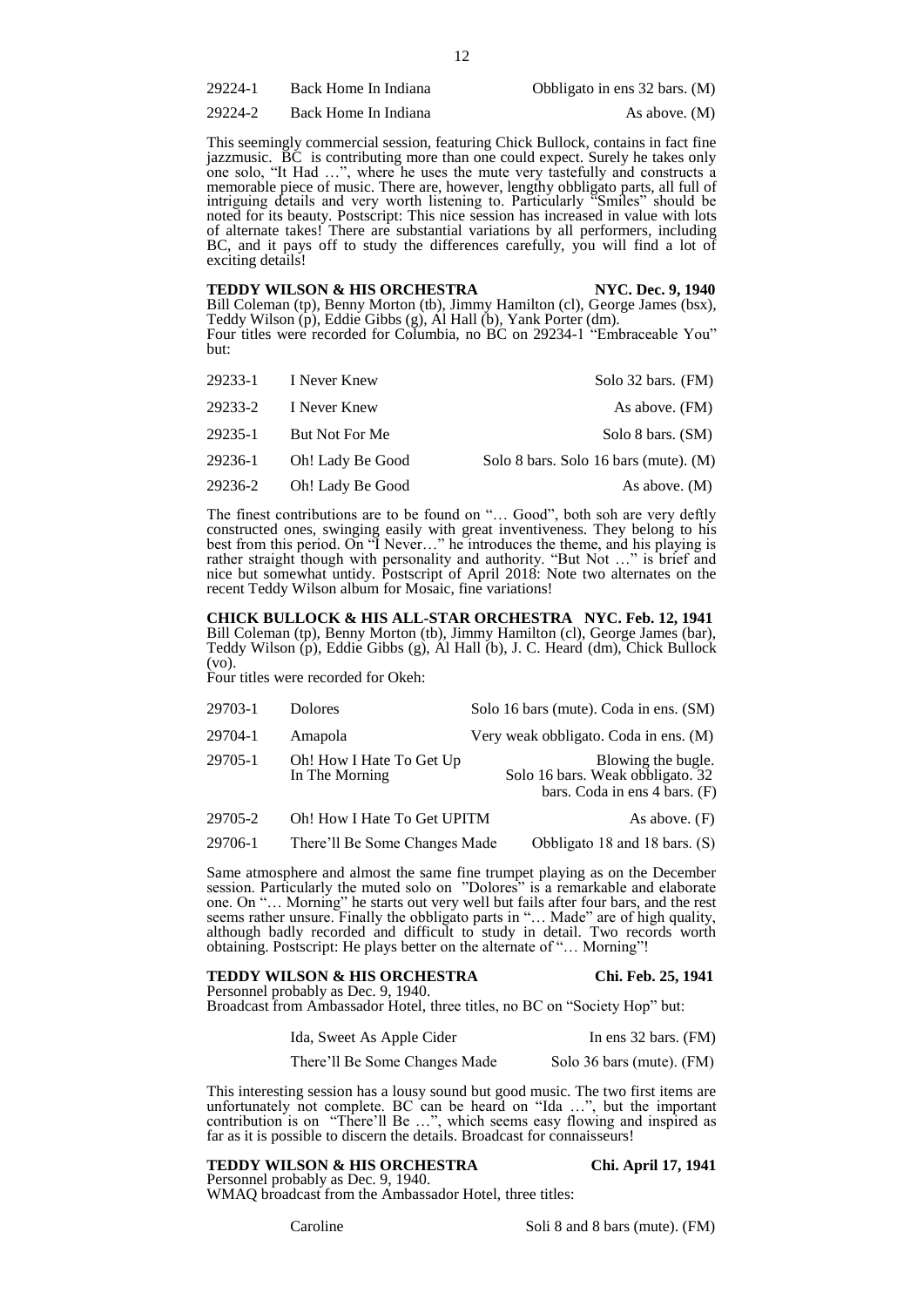Society Hop (Theme) In ens. (FM)

Better recorded than the previous broadcast, this one is much to BC's advantage. Two quite different items are played smoothly and with inspiration. The second solo on "Caroline" has a rough start, as has the second chorus on "Boogie …", but this is of minor importance. The main impression is very good.

### **TEDDY WILSON & HIS ORCHESTRA Chi. early 1941**

Personnel audibly as above.

Roy Eldridge collection. Broadcasts from The Pump Room. No dates given. The following items have soli by Bill Coleman (the numbering confirms with the disc numbers given when digitalizing) (there are some additional short segments with ensemble and piano without trumpet soli):

| 108 | Just Give Me Music In The Evening | Straight $16+8$ bars, (p) on<br>bridge. Solo 16 bars.<br>In ens $8 \text{ bars. } (M)$ |
|-----|-----------------------------------|----------------------------------------------------------------------------------------|
| 137 | Unidentified Tune                 | Solo $32$ bars. $(M)$                                                                  |
| 148 | Unidentified Tune (NC)            | Solo 16 bars. Solo<br>32 bars with announcer. (FM)                                     |
| 184 | Ida                               | Solo 32 bars. (FM)                                                                     |
| 188 | Boogie Woogie                     | Solo 24 bars. $(M)$                                                                    |
| 194 | There'll Be Some Changes Made     | Soli 36, 8 and 12 bars. (FM)                                                           |
| 195 | Perfidia? (NC)                    | Intro. $(SM)$                                                                          |
| 195 | There I Go                        | Solo with announcer 8 bars.<br>Solo 16 bars. (SM)                                      |
| 197 | Keep An Eye On Your Heart         | Solo 20 bars. (FM)                                                                     |
|     |                                   |                                                                                        |

203 Theme Solo 8 bars. (FM)

This was a major discovery in the badly damaged Roy Eldridge collection!! While the acetates ended up in salt water when the storm hit New Jersey a few years ago, the sound quality is however much better than could be expected, and it is a great pleasure to listen to this Teddy Wilson small band. There is a lot of excellent piano, as well as many baritonesax soli by the underrated George James, and also good clarinet and trombone soli. Bill Coleman is still in his prime, and his soli are all over superb, and as you can see there are quite many of them. Except for 137 where the needle jumps a bit in the solo, and for the misfortune of playing behind the broadcast announcer on two titles, here is a bunch of brilliant trumpet soli from the swing era!! You would like all, if you ever get the chance to hear them, but take "... I Go" and "... Heart" as hard evidence of one of the greatest vintage swing trumpeters!! This is really what jazz archeology is all about!!

**JAM SESSION NYC. Oct. 1941** 

Bill Coleman (tp), probably Allan Tinney (p), Ebenezer Paul (b), unknown (dm). One title was recorded at Monroe's Uptown House by Jerry Newman:

> Russian Lullaby Quick fade in to solo 64 bars (mute) to vocal 64 bars to solo 128 bars to coda. (F)

Monroe's had many participants to its nightly jam sessions, and Bill Coleman obviously was no exception. However, if he then did experiment with the modem jazz concepts, it cannot be deducted from this only known recording, it contains good music in a traditional approach. For four minutes he has the stage to himself and does an impressing job with fine and consistent soloing both with mute and open hom. While the recording cannot be considered quite sensational, it certainly is more than a casual piece of warming up or exercise.

**COLEMAN HAWKINS & HIS ORCHESTRA NYC. Dec. 8, 1943** Bill Coleman (tp), Andy Fitzgerald (cl), Coleman Hawkins (ts), Ellis Larkins (p), Al Casey (g), Oscar Pettiford (b), Shelly Manne (dm). Four titles were recorded for Signature, no BC on 1906 "How Deep Is The Ocean" but:

| 1905 | Voodte                      | Soli 8 and 8 bars. (FM)            |
|------|-----------------------------|------------------------------------|
| 1907 | <b>Hawkins Barrel House</b> | Solo 24 bars. In ens 12 bars. (FM) |
| 1908 | Stumpy                      | Solo 32 bars (mute). (FM)          |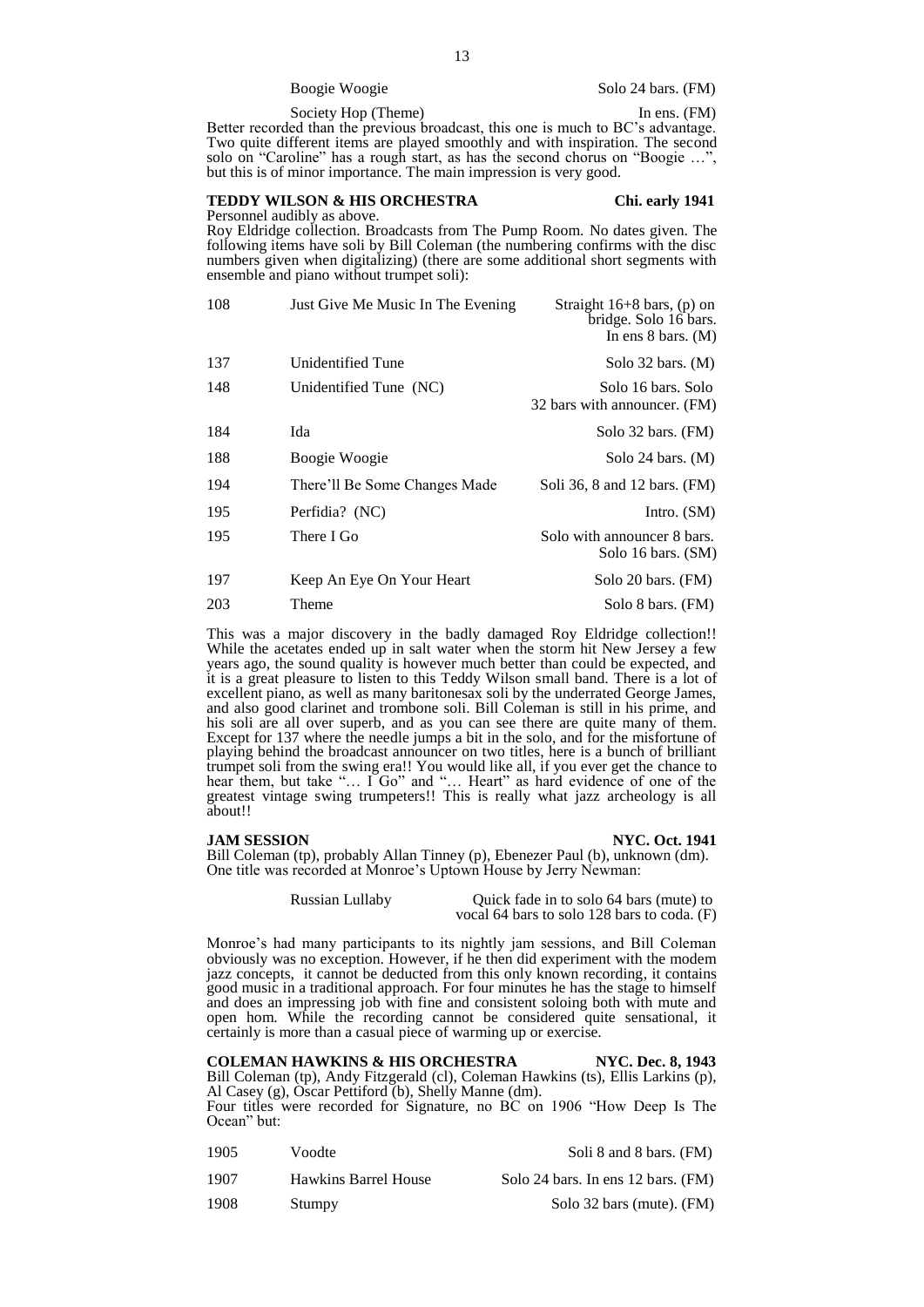BC's first Signature session is probably less known than the second and last one, but it contains some quite memorable soloing. The tempi are an even fast medium, but the tracks are nevertheless quite different. "Stumpy" is the most important item, containing an extraordinary solo. It is the kind of tight knit construction which makes jazz so exciting, BC seems to have the whole solo in his subconscious at the very starting point. Unforgettable! "... Barrel House" is also a very exciting piece. Two blues choruses in shuffle rhythm may seem trivial, but they are quite unique, and several phrases are completely new to us. Check for instance the middle of the second chorus. This chorus, however, has a fluff in the beginning. "Voodte" is also quite nice with two brief but inspired soli.

**DICKY WELLS & HIS ORCHESTRA NYC. Dec. 21, 1943** Bill Coleman (tp), Dicky Wells (tb), Lester Young (ts), Ellis Larkins (p), Freddie Green  $(g)$ , Al Hall  $(b)$ , Jo Jones  $(dm)$ . Four titles were recorded for Signature:

| 19003   | I Got Rhythm   | Solo $32$ bars. $(F)$                    |
|---------|----------------|------------------------------------------|
| 19004-1 | I'm Fer It Too | Solo 24 bars. In ens. (FM)               |
| 19004-2 | I'm Fer It Too | As above. (FM)                           |
| 1919-1  | Hello Babe     | Solo $32$ bars. (FM)                     |
| 1919-2  | Hello Babe     | As above. (FM)                           |
| 1920    | Linger Awhile  | Soli 32 and 32 bars, last with ens. (FM) |

This is my favourite BC session from the period 1943-1945. It is a happy, informal one with an excellent rhythm section and good soloing from all participants. The trumpeter seems to be in his very best mood and also with maximum concentration. This concentration produces six very good and nearly technical perfect soli. It seems difficult to prefer one item to the others, however, it is particularly interesting to study the two tunes having alternate takes. The variations are more than good enough to demonstrate that BC is a first rate improviser. The takes may be considered of equal quality, but I prefer the 78 rpm. versions slightly. Note there the beginning of "T'm Fer It..." and the 5-6<sup>th</sup> bars of "Hello Babe". Bill Coleman never played like this on sessions after 1944.

# **SAMMY PRICE & HIS BLUSICIANS NYC. March 1, 1944** Bill Coleman (tp), Joe Eldridge (as), Ike Quebec (ts), Sam Price (p), Oscar

Pettiford (b), Harold "Doc" West (dm). Eight titles were recorded for World Broadcasting Systems transcriptions, a few false starts have no BC but:

| 1800-1 | That's Kicks             | Solo 16 bars. (FM)                                            |
|--------|--------------------------|---------------------------------------------------------------|
| 1800-2 | That's Kicks             | As above. (FM)                                                |
| 1800-3 | That's Kicks (NC)        | As above. (FM)                                                |
| 1800-4 | That's Kicks             | As above. (FM)                                                |
| 1801-1 | Pluckin' That Thing (NC) | Solo $16+7$ bars (mute) (NC),<br>$(b)$ on bridge. $(FM)$      |
| 1801-2 | Pluckin' That Thing      | Solo $16+8$ bars (mute),<br>$(b)$ on bridge. $(FM)$           |
| 1801-3 | Pluckin' That Thing      | As take 2. (FM)                                               |
| 1802-1 | A Boogie Woogie Notion   | Soli 24 and 24 bars (growl). (FM)                             |
| 1803-2 | House Rent Boogie        | Solo 24 bars. (SM)                                            |
| 1804-1 | Big Joe (NC)             | Solo 6 bars $(NC)$ . $(M)$                                    |
| 1804-3 | Big Joe                  | Solo $32$ bars. (M)                                           |
| 1804-4 | Big Joe                  | As take $3. (M)$                                              |
| 1805-2 | Boogin' A Plenty         | Solo $36$ bars. $(M)$                                         |
| 1806-1 | <b>Sweet Lorraine</b>    | Solo $16+8$ bars, (p) on bridge.<br>Solo 16 bars to coda. (S) |
| 1807-2 | Honeysuckle Rose (NC)    | Solo with ens 34 bars (NC). (FM)                              |
| 1807-4 | Honeysuckle Rose         | Solo with ens 32 bars. (FM)                                   |

This is an important BC session but unfortunately one easy to forget among the more talked about European sessions. He is featured in a variety of tempi and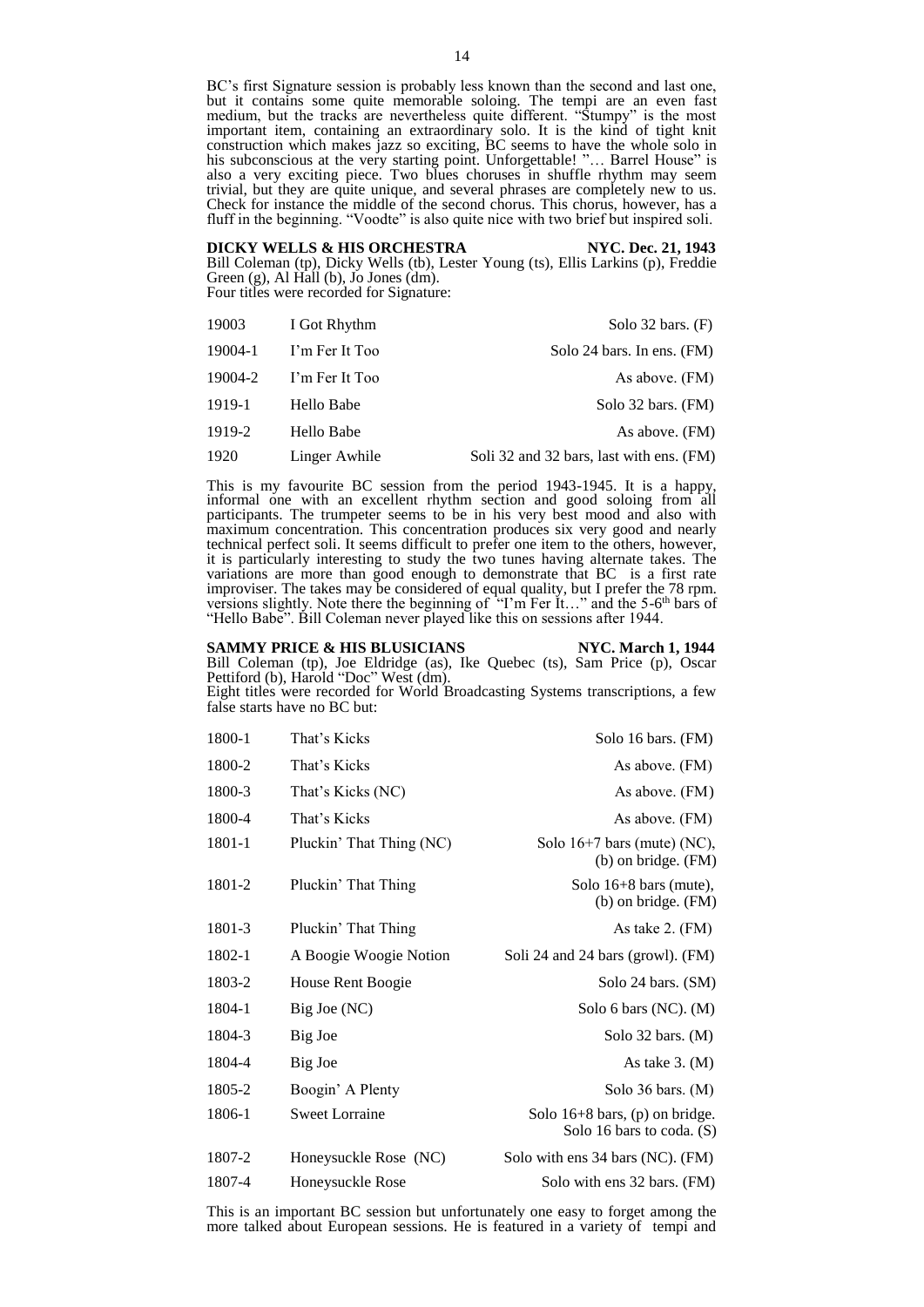songs. The overall atmosphere is rough and extrovert with the rhythm section being heavy but driving. BC seems to thrive very well and blows excellently. My favorites are the slow "Sweet Lorraine" and the slow medium "House …", which contain very sensitive and melodical playing of the very best pre-war quality. "Big Joe", "… Plenty" and "… Kicks" are gay and forceful with a singing trumpet carried along by rough riffing reeds. "… Rose" and the two muted tracks cannot compare with the others but are still worth noticing. In all a very charming down-to-earth session with inspired trumpet playing. Postscript: The above was written upon having one take of each title, but then the full session appeared with breakdowns and complete alternate takes, much more exciting! Note in particular his four different treatments of "... Kicks", similar but yet with interesting differences with regard to details.

**KANSAS CITY SIX** NYC. March 28, 1944

Bill Coleman (tp), Dicky Wells (tb), Lester Young (ts), Joe Bushkin (p), John Simmons (b), Jo Jones (dm).

Four titles were recorded for Commodore:

| Solo 32 bars (open). (FM)          | Three Little Words | 4746-1 |
|------------------------------------|--------------------|--------|
| As above. $(M)$                    | Three Little Words | 4746-2 |
| As above. $(M)$                    | Three Little Words | 4746-3 |
| As above. (FM)                     | Three Little Words | 4746-4 |
| Solo 24 bars (open). $(M)$         | Jo Jo              | 4747-1 |
| As above. $(M)$                    | Jo Jo              | 4747-2 |
| As above. $(M)$                    | Jo Jo              | 4747-3 |
| As above. $(M)$                    | Jo Jo              | 4747-4 |
| Solo 32 bars. In ens $8$ bars. (F) | I Got Rhythm       | 4748-1 |
| As above. $(F)$                    | I Got Rhythm       | 4748-2 |
| As above. $(F)$                    | I Got Rhythm       | 4748-3 |
| Solo 12 bars (open) to coda. (S)   | Four O'Clock Drag  | 4749-1 |
| As above. $(S)$                    | Four O'Clock Drag  | 4749-2 |

Maybe I highlit the previous session too much, because this one is certainly not inferior. Apart from some change in the rhythm section, the personnel is the same, and so is the music. "I Got Rhythm" is obviously a very popular song, recorded at both sessions. Both takes are good and comparable to the Signature version. My favourite item, however, is "… Words", whose two versions again present BC in his very best swinging mood. "Jo-Jo" has a very good trumpet solo, and it is really interesting to compare it to the socalled "composite of different alternates". The latter is the ordinary 78 rpm. version with BC's first trumpet chorus removed!!! It is replaced by three choruses from another take!!! The "producer" (whose name in mercy will be omitted here) has used one tenorsax chorus plus the complete trumpetsolo of two choruses, thus seemingly presenting a new take with three choruses each for tenorsax and trumpet!!! How he spliced "Four O'Clock Drag" is still not quite clear to me, but the last two choruses are identical. This means that we hear BC's beautiful conclusion of the session presented twice!! While it is very good, I don't think it's that good!!! Anyway, a record company should not show such contempt to artists or record buying public. Postscript: So mad I was!! Now the complete session has been cleaned up and presented by Mosaic with even more takes, and just go ahead and listen! BC has not quite the capacity of Prez to make a complete new solo on every take, but there are enough variation to make excitement.

#### **MARY LOU WILLIAMS QUARTET NYC. Aug. 5, 1944**

Bill Coleman (tp), Mary Lou Williams (p), Al Hall (b), Specs Powell (dm). WNEW broadcast, two titles (date also given as 1945):

Sleep Solo 32 bars (M) to solo 64 bars (F), to 16 bars "in ens".  $(F)$ 

Lonely Moments Solo/In ens 48 bars. (M)

Being rather experimental, combining the old remedies of the swing era with the new bebop stuff, this music is bound to be discussed from different points of view and rated differently by different critics. Personally I am not particularly fond of it, finding it rather artificial. It is interesting to hear BC try to play like Gillespie in the fast "Sleep", but his success is moderate. There is a lot here to interest a BC collector, but he will probably remain rather cool after having digested the results. Note that the notation of the soli and ensemble above is somewhat approximate,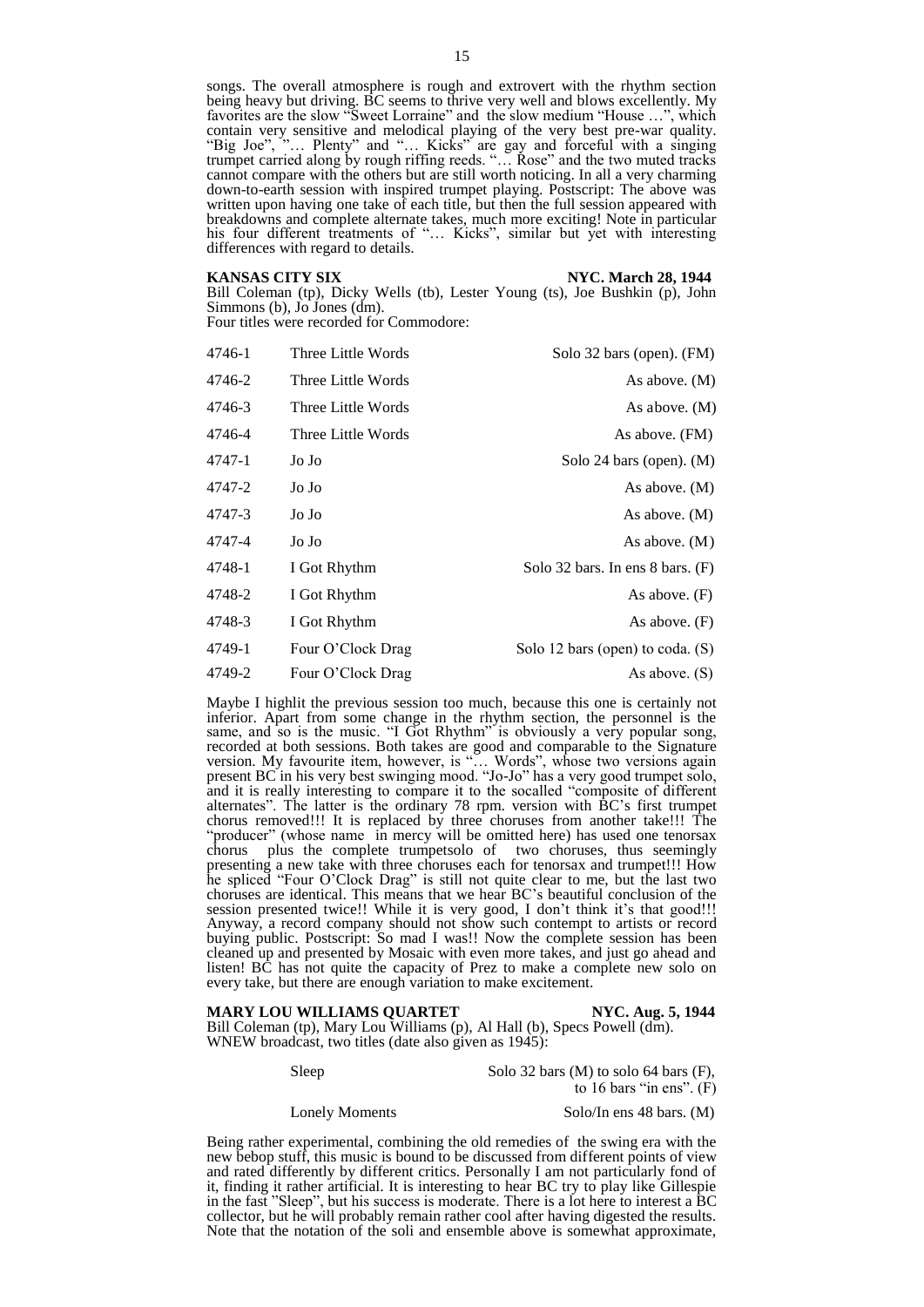due to the experimental setup, which complicates the matter. I have not found it necessary to go into further details.

MARY LOU WILLIAMS TRIO NYC. Aug. 10, 1944 Bill Coleman (tp), Mary Lou Williams (p), Al Hall (b).

Six titles were recorded for Asch:

 Russian Lullaby Solo and duet with (p). (M/FM) 711 Blue Skies In ens. Solo 24 bars. (M) Persian Rug Straight. (SM). Solo 32 bars (mute). (FM) Night And Day Soli/straight 32, 32 and 24 bars (mute). (M) You Know Baby Vocal 32 bars. Solo 8 bars. Vocal 12 bars. (SM)

715 I Found A New Baby Solo 48 bars. (FM). In ens. (M)

This music never comes to life, it is constructed and artificial. Typically it is almost impossible to note the soloing down in a simple and lucid way. There is some good soloing here and there, like on "Night ..." and "Russian ...", but as soon as one's interest is awakening, the heavy arrangement destroys all the fun. "Blue Skies" is inferior, and neither is "… Baby" much to brag about. "Persian Rug" is perhaps the most interesting piece with a swinging solo, though not without fluffs. Maybe the most attractive item after all is the simple "... Baby". Here BC sings informally and blows a nice little solo in a pleasant tempo. Then we forget that we listen to an Asch session and feel better!

### **MARY LOU WILLIAMS QUARTET NYC. Aug. 12, 1944**

Personnel as Aug. 5.

WNEW broadcast, two titles (date also given as 1945):

Gjon Mili Jam Session In ens. Soli 34 and 8 bars (mute). In ens. (FM)

How High The Moon In ens. Solo 32 bars (mute). In ens. (M)

For comments, see above.

### **MILDRED BAILEY** NYC. Nov. 17, 1944

Guest artists: Bill Coleman (tp), Tony Pastor (vo). Mildred Bailey (vo). CBS broadcast "Music 'Til Midnight", three titles indicate BC's presence, "Speculatin" and "On The Sunny Side Of The Street" not available but:

Russian Lullaby Straight intro to solo 28 bars. (SM) to solo 56 bars. (F) to 4 bars and long coda. (SM)

I found this "… Lullaby" on a longtime forgotten cassette with no information. There is an announcer to the program but no reference to Mildred Bailey, however I guess this is it. BC plays this pure featurenumber with great bravura, a fine discovery!

**MARY LOU WILLIAMS & HER ORCHESTRA NYC. Dec. 11, 1944** Bill Coleman (tp), Mary Lou Williams (p), Jimmy Butt (b), Ed Dougherty (dm), Josh White (vo).

Two titles were recorded for Asch:

| 780 | The Minute Man       | Part of intro 2 bars (mute).<br>Obbligato 16, 16 and 40 bars. (FM) |
|-----|----------------------|--------------------------------------------------------------------|
| 784 | <b>Froggy Bottom</b> | Duet with $(p)$ 12 bars (mute).<br>Obbligato 12 bars (mute). (SM)  |

Some nice obbligato on "… Man" and also on "… Bottom", if you listen very closely. However, personally I feel that your concentration is better used on two and a half dozen other Bill Coleman sessions.

**JAM SESSION NYC. Dec. 11, 1944**

Bill Coleman (tp), Bobby Pratt (tb), Billy Taylor (p), Leonard Pollack (dm). One title, Timme Rosenkranz collection:

There's A Small Hotel 6:19 Solo/straight 32 bars (open). Solo 64 bars (mute). Solo 16 bars (open) to coda. (M)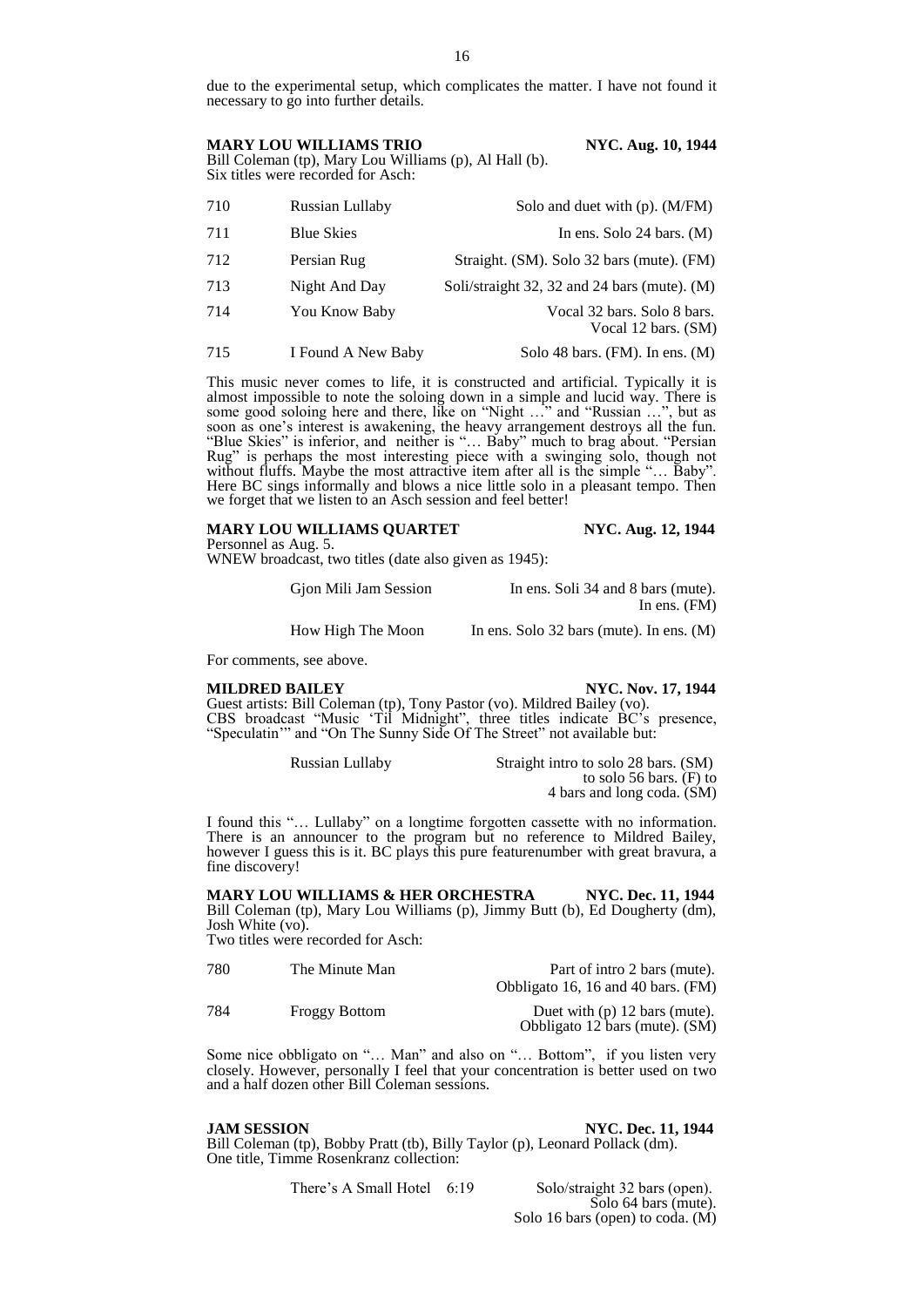Personnel as above plus Benny Harris (tp), Al Hall (b). Two titles, Timme Rosenkranz collection: tries

| Honk-T-Tonk $9:39$ | Solo $64$ bars (open). Solo $16+8$<br>bars (open), $(p)$ on bridge to duet<br>with $(p)/ens$ 32 bars to coda. $(M)$ |
|--------------------|---------------------------------------------------------------------------------------------------------------------|
| Tea For Two 9:46   | Soli 32 and 64 bars. $(M)$                                                                                          |

The Timme Rosenkranz collection contains many treasures, and these belong to those! "… Hotel" is in the pure swing tradition, and BC starts the proceedings, presenting the melody with open horn, but later return with a fine, long muted solo and later closes with open horn. "Honk …" is quite different, the title refers to a well known Thelonious Monk tune, and this is in fact young bebop. BC treats this concept very well here, and it is only a matter of taste if you like it! Note also the fine piano playing on this items! All in excellent sound! Postscript of Jan. 2018: Another title, "Tea ...", has appeared, also here BC tries to play bebop, again the result will probably be controversial.

#### **MARY LOU WILLIAMS unknown date**

Personnel possibly as Dec. 15 below. One title was recorded for Asch:

1259 Carcinoma In ens. Soli 16 and 8 bars (mute). (SM)

For comments, see below.

**MARY LOU WILLIAMS & HER ORCHESTRA NYC. Dec. 15, 1944** Bill Coleman (tp), Claude Greene (cl-1300,01), Joe Evans (as-1300,01), Coleman Hawkins (ts), Mary Lou Williams (p), Eddie Robinson (b), Denzil Best (dm). Three titles were recorded for Asch, no BC on 1300 "Song In My Soul" but:

| 1301 | This And That | Solo with ens 16 bars. (FM) |
|------|---------------|-----------------------------|
|      |               |                             |

1302 Lady Be Good Solo 32 bars. (F)

This is probably the least interesting of the MLW sessions, and that says a lot. However, this is with regard to BC, since Hawkins' role is both important and successful. The trumpeter tries to experiment with the modem trends, this is particularly evident on "This …". I am not very impressed. "Lady …" also presents some boppish phrasing, in a tempo too fast for him to master. The muted soli on "Carcinoma" must be considered the most lasting contributions, but it is doubtful whether they are lasting enough.

|                                            |         | <b>OSCAR PETTIFORD &amp; HIS 18 ALL STARS</b>                            |  | NYC. Jan. 9, 1945 |  |
|--------------------------------------------|---------|--------------------------------------------------------------------------|--|-------------------|--|
|                                            |         | Bigband personnel including Dizzy Gillespie, Bill Coleman, Benny Harris, |  |                   |  |
| unknown $(tp)$ .                           |         |                                                                          |  |                   |  |
| $\mathbf{r}$ , $\mathbf{r}$ , $\mathbf{r}$ | 1.10.11 | $\sqrt{ }$                                                               |  |                   |  |

Four titles were recorded for Manor, but no BC.

**THE CAPITOL JAZZMEN** LA. March 30, 1945 Bill Coleman (tp), Buster Bailey (cl), Benny Carter (as), Coleman Hawkins (ts), Nat King Cole (p), Oscar Moore (g), John Kirby (b), Max Roach (dm), Kay Starr  $(vo-600,601)$ .

Four titles were recorded for Capitol:

| 599-1    | You Can Depend On Me   | As below. (SM)                                |
|----------|------------------------|-----------------------------------------------|
| 599-2    | You Can Depend On Me   | As below. (SM)                                |
| 599-3mst | You Can Depend On Me   | Solo 16 bars. $(M)$                           |
| 599-4    | You Can Depend On Me   | As above. $(M)$                               |
| 600-1    | If I Could Be With You | As below. (SM)                                |
| 600-2    | If I Could Be With You | As below. (SM)                                |
| 600-3mst | If I Could Be With You | Solo 8 bars. (SM)                             |
| 600-1    | Stormy Weather         | Obbligato 36 bars (mute). (S)                 |
| 601-2mst | Stormy Weather         | Intro 4 bars. Obbligato 36 bars (mute). $(S)$ |
| 601-3    | Stormy Weather         | Intro 4 bars. Obbligato 8 bars. $(S)$         |
| 602-1    | Riffamarole            | As below. (F)                                 |
| 602-2    | Riffamarole            | As below. $(F)$                               |
| 602-3    | Riffamarole            | As below. (FM)                                |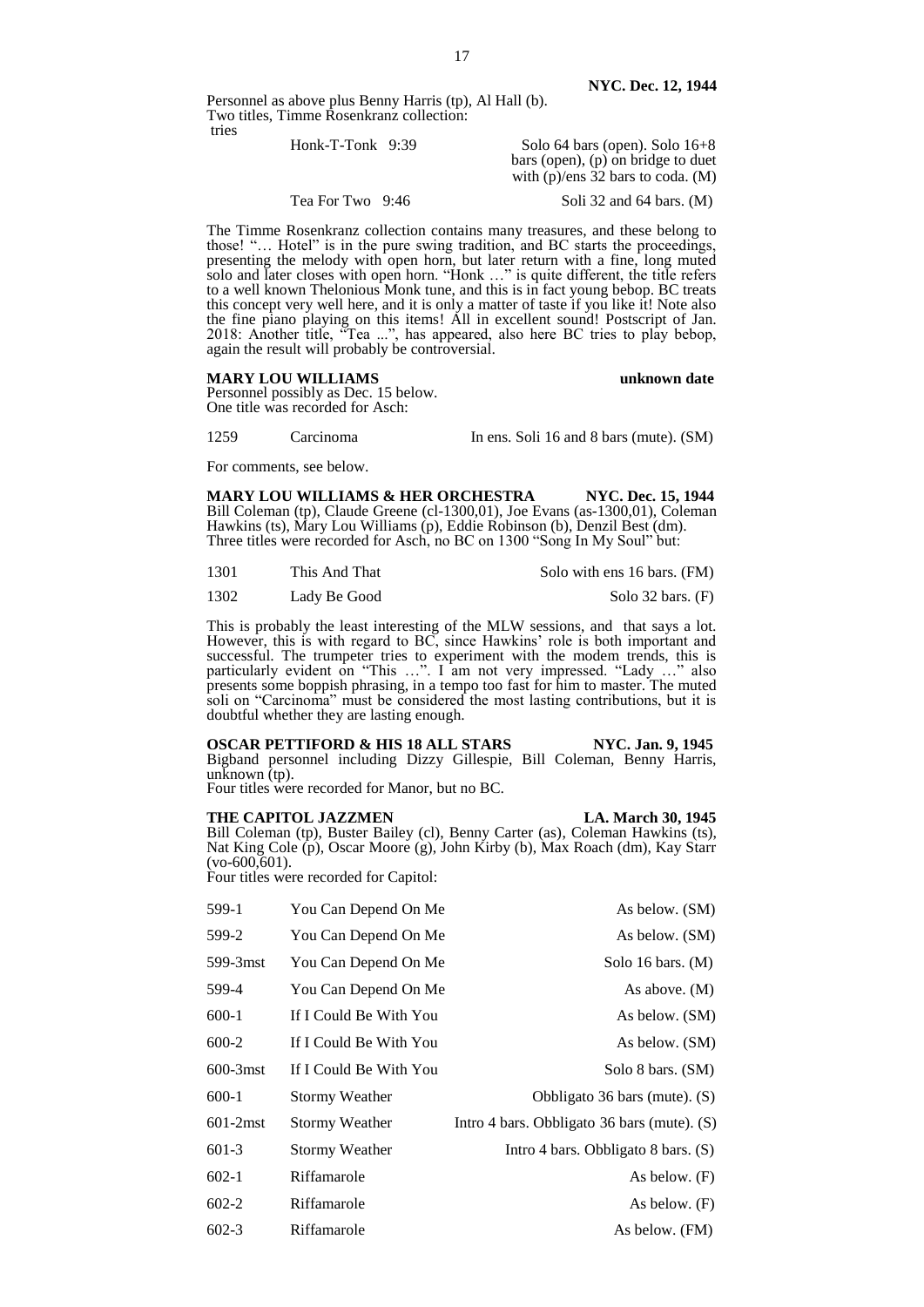602-4 Riffamarole As below. (F)

602-5mst Riffamarole Solo 24 bars. (F)

This is a quite ordinary session. In "Riffamarole" he tries to concentrate but with moderate success, the solo seems somewhat casual. "You Can …" is pale and uninspired, and "If I …" contains a grandiose fluff destroying an otherwise promising solo. Best is the nice intro and obbligato playing on "Stormy …". Postscript: Note two alternate takes! BC's solo on "You Can ..." is moderately different, and in "Riffamarole" he is possibly slightly more successful than on the earlier known take. Postscript of Aug. 4, 2019: The complete session has now become available, and as so many times before, it becomes more interesting with the opportunity to learn how the artists are working. Quite a lot of new BC here!

#### **JOHN KIRBY & HIS SEXTET LA. April 2, 1945**

Personnel including Bill Coleman (tp), John Kirby (b). AFRS Jubilee 127, two titles:

| Andyology       | Solo 32 bars (mute). (FM) |
|-----------------|---------------------------|
| St. Louis Blues | Solo 36 bars (mute). (FM) |

BC tries to play modern here, but he is not very successful, and particularly "… Blues" has many fluffs.

### **BILL COLEMAN NYC. June 9, 1945**

Bill Coleman (tp), Billy Taylor (p), M Chapin (b), Specs Powell (dm). One title recorded at Town Hall:

Stardust Stardust Soli 64 and 32 bars. (SM)

The concert represents a good conclusion of this Bill Coleman Solography. "Stardust" seems to bring forth the memory of old days, and while it does not possess the youthful inspiration of the Garnet Clark recording, it has fewer fluffs and is a nice, coherent piece of music. We are reminded of both Louis Armstrong and Buck Clayton when listening to the solo, nevertheless it is personal and unmistakable. Bill Coleman is one of those personalities who made the swing era so exciting and unforgettable. He is in heavy debt to no one, having created his own personal music all the way.

# **SY OLIVER & HIS ORCHESTRA NYC. Jan. 9, 1947**

Bill Coleman, Lammar Wright, Lyman Vunk, Robert "Skeets" Reid (tp), Dicky Wells (tb, vo-39), Gus Chappell, Bill Granzow (tb), Henry Wells (tb, vo), George Dorsey, Eddie Barefield (as), Fred Williams, Gale Curtis (ts), Willard Brown (bar), Billy Kyle (p), Aaron Smith (g), George Duvivier (b), Wallace Bishop (dm), Sy Oliver (vo, arr), Billy Moore (arr).

Four titles were recorded for MGM, three issued, one has BC:

41 Slow Burn Solo 8 bars (mute). (SM)

This session was erroneously omitted from the earlier issue of the solography, the muted, nice but somewhat anonymous trumpet solo on "Slow ..." did not seem to be played by BC, but recent information says that he himself has recognized the solo and was happy about it.

#### **JIMMY JONES QUINTET NYC. March 4, 1947**

Bill Coleman (tp), Otto Hardwick (as), Jimmy Jones (p), John Levy (b), Denzil Best (dm).

Two titles were recorded for Wax:

| 105 | Birth Of The Blues | Straight intro 2 bars. Solo/straight |
|-----|--------------------|--------------------------------------|
|     |                    | 16 bars. Solo 32 bars. (SM)          |

106 Five O'Clock Drag Solo 16 bars (mute). (M)

The Wax recordings have rather inferior sound quality, and therefore it is easy to overlook these nice items with good trumpet (and altosax) playing, particularly "… Blues" is a good example of BC's postwar playing.

# **SY OLIVER & HIS ORCHESTRA NYC. April 1, 1947**

Bigband personnel including Bill Coleman (tp). Four titles were recorded for MGM, but no BC soli.

# **BEN WEBSTER / DENZIL BEST NYC. April 19, 1947**

Bill Coleman (tp), Ben Webster (ts), Jimmy Jones (p), Al Hall (b), Denzil Best (dm).

Three titles were recorded for Wax:

112 As Long As I Live Solo/straight 16 bars (mute). Soli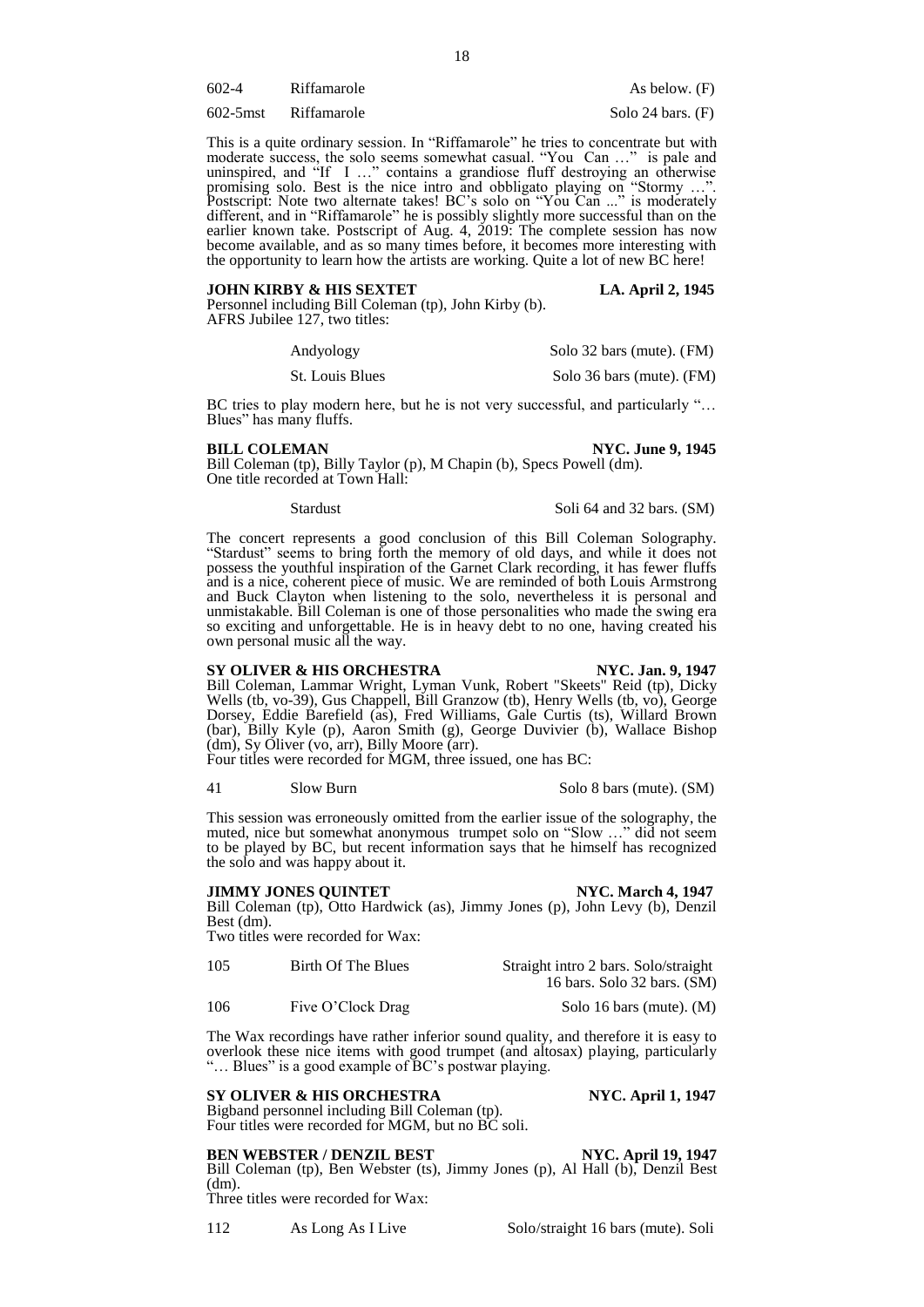|      |                       | $\sim$ 1 $\prime$ $\sim$ $\sim$ $\sim$ $\prime$ |
|------|-----------------------|-------------------------------------------------|
| 113  | All Alone             | Break to solo 16 bars. (FM)                     |
| -114 | Blue Belles Of Harlem | "In ens". $(S)$                                 |

As mentioned before, the sound quality of Wax is rather inferior, but BC is in good shape and takes fine soli both on "As Long …" and "… Alone".

### **BILL SAMUELS VOCAL ACC. BY EXAM" RAMIREZ ORCHESTRA NYC. July 16, 1947**

Bill Coleman (tp), Ram Ramirez (p), Mundell Lowe (g), Billy Taylor (b), Morey Feld (dm), Bill Samuels (vo). Four titles were recorded for Mercury, three issued:

| 890-1 | When I Closed My Eyes | Intro 2 bars (open).                               |
|-------|-----------------------|----------------------------------------------------|
|       |                       | Obbligato 8 and 8 bars (mute). $(S)$               |
| 891-1 | Where's My Baby?      | Solo $16+8$ bars (open),<br>$(g)$ on bridge. $(M)$ |
|       |                       |                                                    |

893-3 If I Had Another Chance Obbligato 8 and 8 bars (mute). (S)

Great surprise, "… Baby?" with a high quality trumpet solo, didn't expect this! The background playing on the other titles is weakly recorded and of slight interest. Note though the intro on "… Eyes", sounding like "I Can't Get Started"!

### **SY OLIVER & HIS ORCHESTRA NYC. Aug. 8, 1947**

Bigband personnel including Bill Coleman (tp). Six titles were recorded for MGM, but no BC soli.

#### **JESSE STONE & HIS BAND NYC. Sept. 29, 1947**

Personnel including Bill Coleman (tp). Five titles were recorded for Victor, but no BC soli.

#### **SY OLIVER & HIS ORCHESTRA NYC. Dec. 20, 1947**

Personnel similar to Aug. 8. Four titles were recorded for MGM, three issued, but no BC soli.

# *Permanent residence in Europe:*

BC arrived in France on Dec. 12, 1948, never to return to the U. S. A., except for brief holidays.

**BILL COLEMAN Paris, late Dec. 1948** Bill Coleman (tp), Maurice Meunier (cl), Michel De Villers (as), Geo Daly (vib), Bernard Peiffer (p), Jean Bouchety (b), Roger Paraboschi (dm). RDF broadcast "Jazz Parade" from Theatre Edouard VII, four titles:

| After You've Gone   | Solo with ens 40 bars. Solo<br>2 choruses of 40 bars. $(F)$ |
|---------------------|-------------------------------------------------------------|
| Rosetta             | In ens. Solo 64 bars. In ens. (FM)                          |
| Stormy Weather      | Solo $18+8$ bars, (vib) on bridge. (S)                      |
| <b>Salt Peanuts</b> | Solo $64$ bars. $(F)$                                       |

This broadcast must have been made shortly after BC arrived at Paris, and it is an excellent swinging and stomping one by all participants. Naturally the trumpeter himself must have wanted to make such a good impression as possible, because he is really cooking here. He has no problem with the technique as many times in the past, and the choruses on "After …" are good evidence of this. Another old vehicle, "Rosetta" is also played with great conviction. Slowing the tempo substantially, "Stormy …" is played pretty and well conceived. Finally "Salt …" must be thought as a greeting from the modern jazz developments of the U.S., and in a very high tempo BC manages to blend his swing style with some bebop phrasing, not at all provoking. In all a very colourful session!!

### **BILL COLEMAN / DON BYAS QUINTET Paris, Jan. 4, 1949**

Personnel as Jan. 5 below. Four titles were recorded for French Jazz Selection (a fifth title "All The Things You Are" without BC):

| 8001 | Just You. Just Me     | Solo 32 bars. (FM)           |
|------|-----------------------|------------------------------|
| 8002 | Bill's Brothers Blues | Solo 24 bars.                |
|      |                       | Duet with (ts) 24 bars. (FM) |

16 and 8 bars (open) to coda. (M)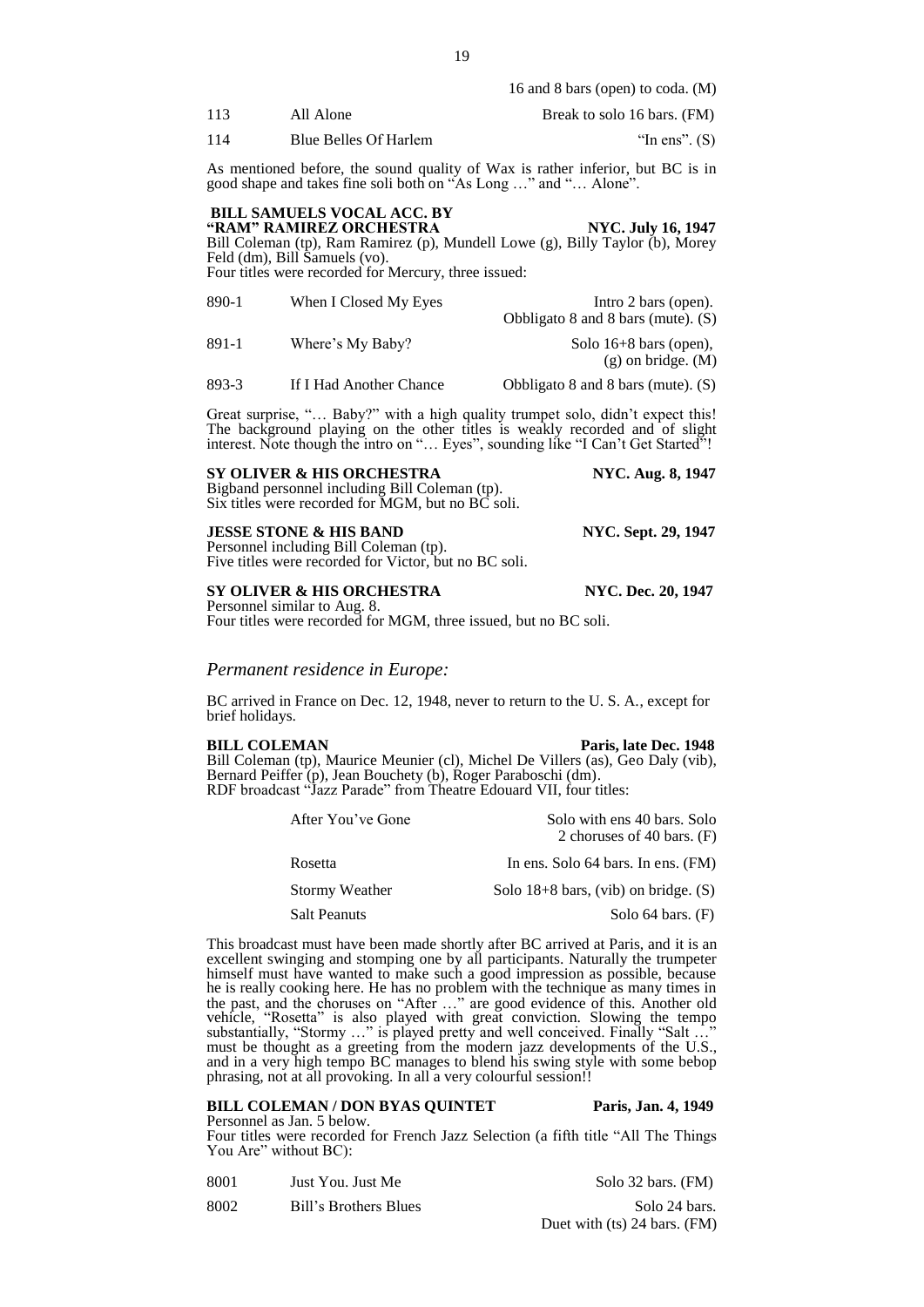| 8003 | ídaho | Straight with ens 32 bars to |
|------|-------|------------------------------|
|      |       | break and solo 32 bars. (F)  |

8005 B. C. Blues Solo 24 bars. (SM)

This session was available after the following one, one day later, and commented accordingly. Same group, same modern influenced French backing. Whether BC tried to accommodate the hosts, or if he chose the rather modern approach himself, is not known. He plays competently with Don Byas as a fine partner, but the results may not quite be what might be expected from the U.S.A. sessions. Take the break in "Idaho" as a controversial example. Old fans will prefer "... Blues", I guess.

BILL COLEMAN / DON BYAS QUINTET Paris, Jan. 5, 1949 Bill Coleman (tp), Don Byas (ts), Bernard Peiffer (p), Jean Bouchety (b), Roger Paraboschi (dm)..

Five titles were recorded for Swing (a sixth title "Yesterdays" without BC):

| What Is This Thing Called Love? | Duet with (ts) 32 bars. Solo 32<br>bars. Duet 8 bars to coda. (FM)    |
|---------------------------------|-----------------------------------------------------------------------|
| Blues At Noon                   | Solo 24 bars. Duet with (ts)<br>12 bars to coda. (M)                  |
| Liza                            | Solo 32 bars. Solo 24 bars<br>to 8 bars in ens. $(F)$                 |
| Lover Man                       | Solo 16 bars to coda. $(S)$                                           |
| <b>St.</b> Louis Blues          | Duet with (ts) 24 bars. Solo 16 bars<br>to duet 28 bars to coda. (FM) |

BC wastes no time to get into a European recording studio! Teaming up with Don Byas and choosing a safe music material give good but not outstanding results. It seems that he has got his chops intact as well as the joy to play. There are modern elements in his trumpet playing these days, augmented by the noisy quasi-modern accompaniment, but he still bases his music primarily on his swing roots. The session is somewhat unbalanced in uptempo, and the opening of "Lover Man" is not quite successful, but overall BC plays competently here.

**BILL COLEMAN** Paris, Jan. 6, 1949

Bill Coleman (tp), Bernard Peiffer (p), Jean Bouchety (b), Roger Paraboschi (dm).

RDF broadcast "3eme Jam Session Publique", two titles:

I'm In The Mood For Love Solo 64 bars to coda. (SM)

After You've Gone Soli 2 and 2 choruses of 40 bars. (F)

These two items are real treasures! Both tunes are old favourites of BC, but there is no evidence of his being tired of them. "… Love" is all BC except for a brief piano intro, beautiful! Could as it is, this "After …" is magnificent! His two soli are divided by a chorus of hot stride piano, and he really goes for it here with the embouchure all intact, this is swing trumpet of the sort you may have thought were extinct by now!

**same date**

Same with Michel De Villers (as), Don Byas (ts), Geo Daly (vib) added, as **THE EDWARD's JAZZ BAND** below.

Four titles (plus two "Theme"s without soloing):

| Idaho                        | Break to solo 32 bars. In ens. (FM) |
|------------------------------|-------------------------------------|
| The Man I Love               | Solo 8 bars. $(S)$                  |
| Flying Home                  | Soli 8 and $64$ bars. $(F)$         |
| Three O'Clock In The Morning | Solo $32$ bars. (M)                 |

Compared to the two quartet items, these necessarily seem more ordinary, but there is much good music here, like the brief trumpet solo on "… Love", the slightly boppy "Idaho" and "… Home", and primarily the laidback "… Morning".

#### **THE EDWARD's JAZZ BAND Strasbourg, France, Jan. 14, 1949**

Bill Coleman (tp), Michel De Villers (as), Don Byas (ts), Geo Daly (vib), Bernard Peiffer (p), Jean Bouchety (b), Roger Paraboschi (dm).

Eleven titles were recorded in concert at Palais Des Fetes, no BC on "Body And Soul" and "Laura" but: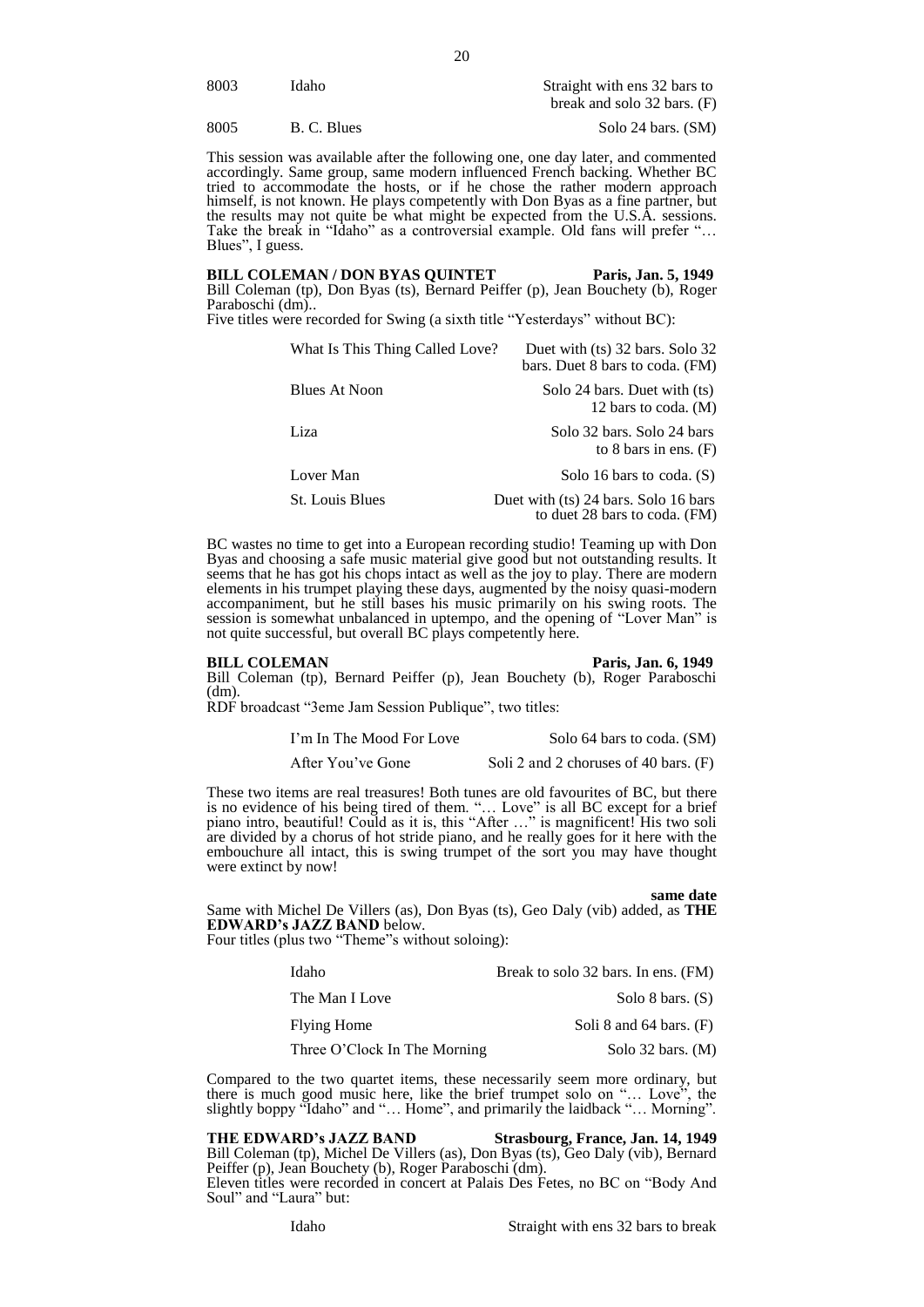|                        | and solo $64$ bars. $(F)$                                            |
|------------------------|----------------------------------------------------------------------|
| <b>Tit For Tat</b>     | Solo $64$ bars. $(F)$                                                |
| Just You, Just Me (NC) | Break 4 bars. Coda. (FM)                                             |
| After You've Gone      | Solo $80+8+40$ bars to coda. F)                                      |
| The Chase              | Solo $64$ bars. $(F)$                                                |
| <b>Flying Home</b>     | Solo 8 bars.<br>Solo 3 choruses of 32 bars. (F)                      |
| St. James Infirmary    | Soli 16 and 6 bars to fade out. (SM)                                 |
| B. C. Blues            | Solo $36$ bars. (M)                                                  |
| <b>St. Louis Blues</b> | Straight $(S)$ to solo 24 bars.<br>Solo with ens 44 bars. Coda. (FM) |
|                        |                                                                      |

This jazz band is a mixture of swing and bebop, and for those who knew BC from his brilliant works in the 30s and early 40s, his attempts to cross over into the new style may give trouble. "Idaho", "The Chase" and particularly "Tit …" are good examples of this conflict you have to solve for yourself. No doubt though that BC is still a trumpeter with his capabilities intact, and when the titles belong to the old era, like "After …" and "… Home", we are on familiar ground. In general the tempi are quite high, and it is quite likely that "B. C. Blues" and "St. James ..." will be most appreciated.

#### **THE EDWARD's JAZZ BAND Lausanne, Switzerland, Feb. 11, 1949**

### Personnel as Jan. 14.

Nineteen titles were recorded in concert at Theatre Bel-Air, eleven have BC:

| Idaho                        | In ens to break and solo $32$ bars. (F)      |
|------------------------------|----------------------------------------------|
| Let's Try Again              | Solo 12 bars. (SM)                           |
| After You've Gone            | Soli 80 and 40 bars. $(F)$                   |
| Lady Be Good                 | Obbligato parts. (SM)                        |
| Just You, Just Me            | In ens. Solo $32$ bars. $(F)$                |
| <b>Flying Home</b>           | Soli 8 and $64$ bars. $(F)$                  |
| The Chase                    | Solo $32$ bars. $(F)$                        |
| Three O'Clock In The Morning | Solo 32 bars (mute). $(M)$                   |
| St. James Infirmary          | Soli 16 and 16 bars to long coda. (SM)       |
| Hey-Bab-Ba-Rebop             | Solo 4 bars (mute). $(M)$                    |
| <b>St.</b> Louis Blues       | In ens. $(S)$ to solo 24 bars. In ens. $(F)$ |

Postscript of May 22, 2019: Another concert with "Edwards" has appeared, available on Swiss Radio Days Jazz Series. The comments to the Strasbourg concert above is also relevant here. In general BC's playing is of high quality no matter what kind of tunes used, but the effect on this writer is particularly strong on swing like the old "After ... Gone", a solo feature where he also sings between the two soli, great performance! You are also likely to enjoy "... Infirmary".

**JAM SESSION Paris, May 15, 1949**

Personnel including Bill Coleman, Miles Davis (tp), Sidney Bechet (sop), Charlie Parker (as), Don Byas (ts), to mention those soloing in the excerpt below, and many others.

One title was recorded in "Salle Pleyel" at Paris Jazz Festival:

#### Blues Solo 48 bars, last 24 with ens. (M)

A rather messy jam session which probably never would have been issued except for Bird's presence. BC takes two clean blues choruses without making jazz history.

# **JACQUES DIEVAL & SON QUARTETTE Paris, Oct. 4, 1949**

Bill Coleman (tp, vo-603,606), Paul Vernon (ts), Jacques Dieval (p) Emmanuel Soudieux (b), Richie Frost (dm).

Five titles were recorded for Swing (one more, "The Man I Love" without BC):

603-1 I Can't Get Started Solo 16 bars to coda. (S)

604-1 Jumpin' In C Solo 32 bars. (M)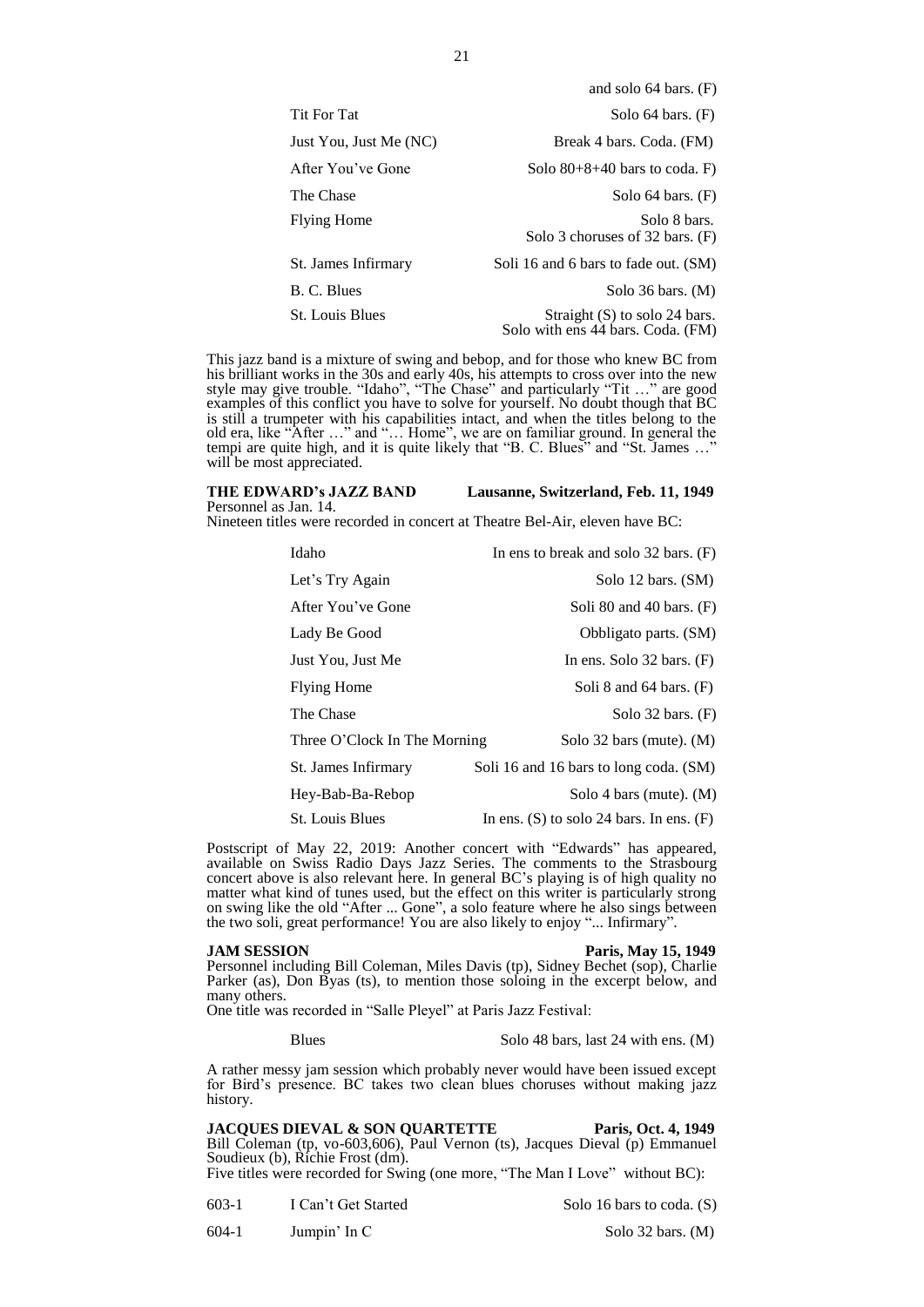| 606-1 | Tea For Two       | Solo 32 bars. In ens. $(F)$ |
|-------|-------------------|-----------------------------|
| 607-1 | <b>Blue Skies</b> | Soli 32 and 8 bars. (FM)    |

608-1 Don't Blame Me Soli 32 and 8 bars to coda. (S)

BC performs competently on this session, but the local rhythm section is far from supportive, and in fact I am surprised that the trumpet soli in upper tempi sound as good as they really do in this unbalanced and rather noisy environment. However, the slow tempi will be most appreciated, and particularly "... Blame Me" should be noted, although he seems to play very strongly in order to take control, some softness would have been better.

**SIDNEY BECHET & HIS ALL STAR BAND Paris, Oct. 20, 1949** Bill Coleman (tp), Sidney Bechet (sop), Frank Goudie (ts), Charlie Lewis (p), Pierre Michelot (b), Kenny Clarke (dm). Three titles were recorded for French Vogue (two more without BC):

| $3023 - 1$ | Happy Go Lucky Blues | In ens. Solo with ens 16 bars. (FM)    |
|------------|----------------------|----------------------------------------|
| 3024-1     | Orphan Annie's Blues | Soli with ens $16$ and $8$ bars. $(S)$ |
| 3025-1     | Klook's Blues        | In ens 12 and 4 bars to coda. $(S)$    |

A session for fans of the great Sidney Bechet, but no BC of importance except for the very nice "… Annie's …".

#### **BUCK CLAYTON & HIS ORCHESTRA** Paris, Nov. 28, 1949

Buck Clayton, Bill Coleman, Merrill Stepter (tp), George Kennedy (as, bar), Alix Combelle, Armand Conrad (ts), Andre Persiany (p), Georges Hadjo (b), Wallace Bishop (dm). 923 has Clayton and Coleman plus (rhythm) only. Six titles were recorded for Royal Jazz:

| 919-2     | Uncle Buck          | Solo 24 bars $(1st (tp)-solo)$ .<br>Solo 8 bars $(2nd (tp)-solo)$ .<br>Break 2 bars ( $2nd$ break). (M)              |
|-----------|---------------------|----------------------------------------------------------------------------------------------------------------------|
| 920-2     | <b>Buck Special</b> | Solo with ens 16 bars. (M)                                                                                           |
| 921-1     | Night Life          | Solo 16 bars $(2nd (tp)-solo)$ . (FM)                                                                                |
| $922 - 2$ | Perdido             | No solo. $(M)$                                                                                                       |
| 923-4     | B. C. & B. C.       | Soli 12 and 12 bars $(1st$ and $3rd$ (tp)-solo).<br>24 bars 4/4 and 12 bars 2/2<br>with $(tp-BCl)$ (BCo first). (SM) |
| 924       | Sweet Georgia Brown | Solo 32 bars $(1^{st} (tp)-solo)$ . 24 bars 4/4<br>with $(tp/tp)$ (BCo first). (FM)                                  |

Here there is certainly no bebop! But a triple trumpet session!! Which is something the records of the 30s unfortunately were lacking. BCo is in very fine shape here, although there is no doubt that the leader in his prime is the sharpest of the three. Dig all items, but a warning, you have to listen closely to separate them (I am not completely sure I got it right myself)! Play "Sweet …" to learn the difference; after BCl's presentation, BCo comes first, than MS and at last BCl, continuing like this into the chase. On your favourite item though, most likely to be "B. C. & B. C." with two trumpets only, you should have no problem!!

**BILL COLEMAN & HIS ORCHESTRA** Paris, Nov. 9, 1951 Bill Coleman (tp, vo-1678,80), Bill Tamper (tb, arr), Jay Cameron (as), William Boucaya (bar), Art Simmons (p), Jean-Pierre Sasson (g), Guy DeFatto (b), Gerard "Dave" Pochonet (dm). Six titles were recorded for Philips:

| 1676-1 | Jumpin' At The Pleyel          | As below. (FM)                                                 |
|--------|--------------------------------|----------------------------------------------------------------|
| 1676-2 | Jumpin' At The Pleyel          | Break. Soli 36 and 8 bars. (FM)                                |
| 1677-1 | Si Jolie                       | As below. (SM)                                                 |
| 1677-2 | Si Jolie                       | Straight with orch. Solo 16 bars. (SM)                         |
| 1678-1 | The Blues Jumped Up And Got Me | As below. (M)                                                  |
| 1678-2 | The Blues Jumped Up And Got Me | As below. (M)                                                  |
| 1678-3 | The Blues Jumped Up And Got Me | Solo with orch 32 bars. (M)                                    |
| 1679-1 | I'm Comin' Virginia            | Straight 24 bars to solo 24 bars.<br>Solo 12 bars to coda. (M) |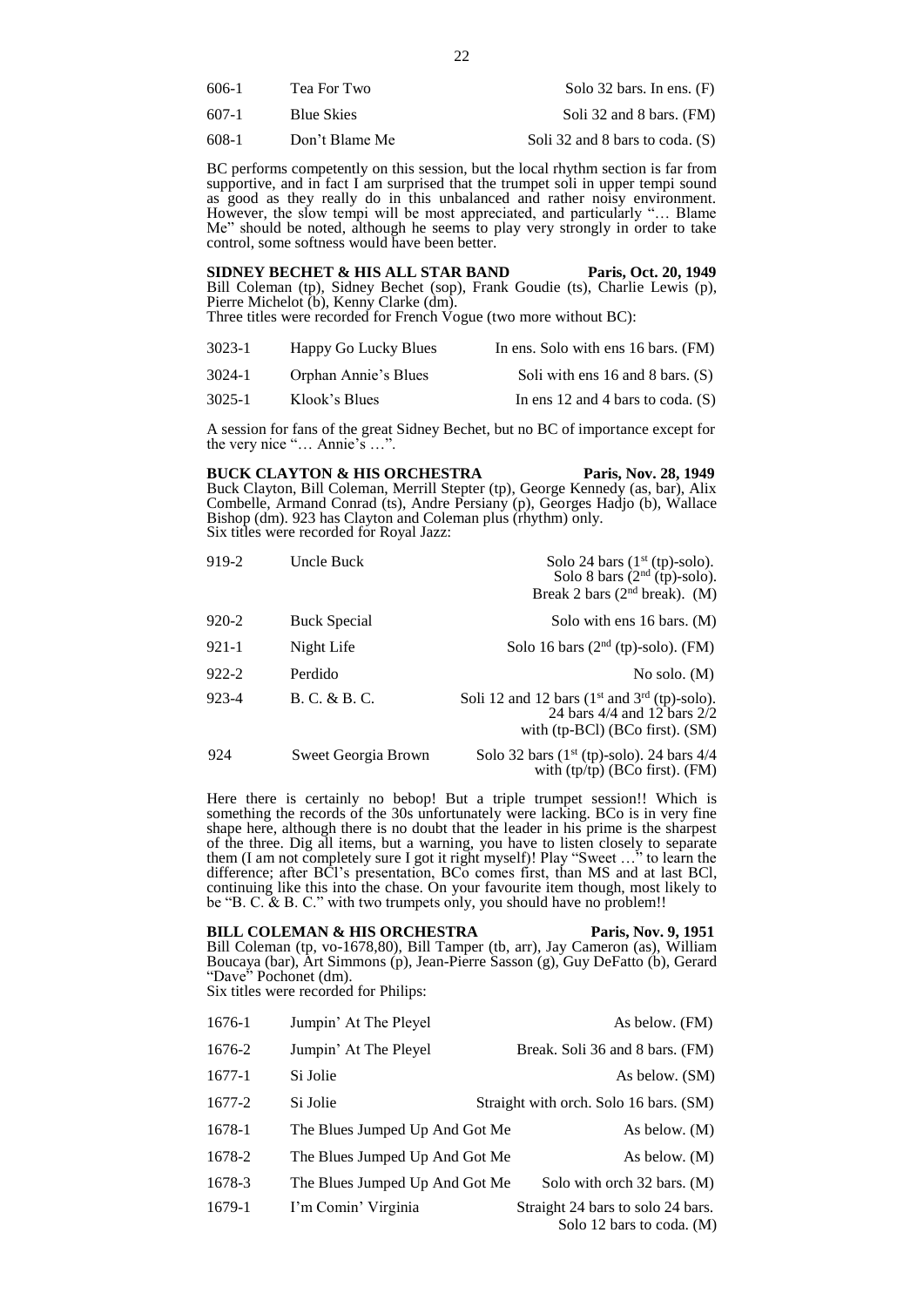| 1680-1    | Come On A' My House | As below. (M)                                              |
|-----------|---------------------|------------------------------------------------------------|
| 1680-2    | Come On A' My House | Soli with orch 8 and 16 bars. (M)                          |
| 1680-3    | Come On A' My House | As above. $(M)$                                            |
| 1681-1    | Tenderly            | Solo/straight 22 bars.<br>Solo 16 bars to long coda. $(S)$ |
| 1681-test | Tenderly            | As above. $(S)$                                            |

Another blend of bebop, mostly by the band, and swing from BC. The results are quite uneven, but there is definitely some good trumpet playing here, note in particular "The Blues …" and "… Virginia".

### **DOM GARRY ET SON ORCHESTRE Paris, 1951-1952**

Personnel given: Bill Coleman (tp), Harry Perret (ts), Christian Chevalier (p), Gabriel Deyrolle (b), Dom Garry (dm). However, except on 8348 and 8349, there is also a bigband involved. Ten titles were recorded for Lutetia:

| 8344 | <b>Bing Bang Blues</b> | Soli with orch 32 and 16 bars. (M)                   |
|------|------------------------|------------------------------------------------------|
| 8345 | Eden Roc               | Soli with orch 12 and 12 bars. (M)                   |
| 8346 | Moi J'Ai Garde         | Straight with orch. (M)                              |
| 8347 | Le Marchand D'Oiseaux  | Straight with orch. (SM)                             |
| 8348 | Lester Leaps In        | Soli 8, 32 and 16 bars. (FM)                         |
| 8349 | Pennies From Heaven    | Duet with (ts) 32 bars.<br>Solo 32 bars to coda. (M) |
| 8350 | Ca Marche              | Soli 8, 8 and 8 bars. $(SM)$                         |
| 8351 | Telle Oue Je Suis      | Solo 16 bars. (SM)                                   |
| 8352 | $Arc-En-Ciel$          | Straight with orch. (SM)                             |
| 8353 | Lady Bird              | Solo 16 bars. $(M)$                                  |

Eight titles are contemporary bigband music with trumpet, and many of the items are of slight or no interest, only "Ca Marche" and "… Je Suis" have some romantic feeling of old days in a pleasant tempo. There are two real jazz items in "Lester …" and "… Heaven" but not particularly exciting. The rhythm section is extremely heavy and unswinging, so try to listen only what BC is trying to do!

### BILL COLEMAN & HIS SWING STARS Paris, Oct. 18, 1952

(cl) on bridge. (S)

Bill Coleman (tp, vo), Dicky Wells (tb), Guy Lafitte (cl, ts), Wray Downes (p), Buddy Banks (b), Zutty Singleton (dm), Miriam Burton (vo-"… Man", "Summertime").

Twentyfive titles were recorded live at Salle Pleyel, no BC on 2420 "Perdido", "Ghost Of A Chance", "Summertime", "Jumpin' With Symphony Sid", "Trombone Blues", 2343 "Tea For Two", 2347 "Black And Blue" and "Out Of Nowhere", but:

| 91 | dart |
|----|------|
|----|------|

|             | Knuckle Head              | Solo with $dm/ens$ ) 36 bars. $(F)$                              |
|-------------|---------------------------|------------------------------------------------------------------|
|             | Baby Won't You Please CH  | In ens. Solo with ens $18 \text{ bars.}$ (S)                     |
|             | One O'Clock Jump          | Soli with $(dm)$ 24, 24 and 12 bars. $(M)$                       |
|             | When The Saints Go MI     | Solo with $dm/ens$ 64 bars. $(F)$                                |
|             | <b>Basin Street Blues</b> | In ens. Solo 16 bars. In ens. $(S)$                              |
|             | Lover Man                 | Obbligato 48 bars. (S)                                           |
|             | St. James Infirmary       | Intro to solo 16 bars. Solo<br>16 bars. Solo 8 bars to coda. (S) |
| 2421        | The Sheik Of Araby        | In ens. $(F)$                                                    |
| $2nd$ part: |                           |                                                                  |
|             | Red Top                   | Solo $36$ bars. $(M)$                                            |
|             | Royal Garden Blues        | In ens. Solo $36$ bars. In ens. $(FM)$                           |

In My Solitude Solo 16+8 bars (mute),